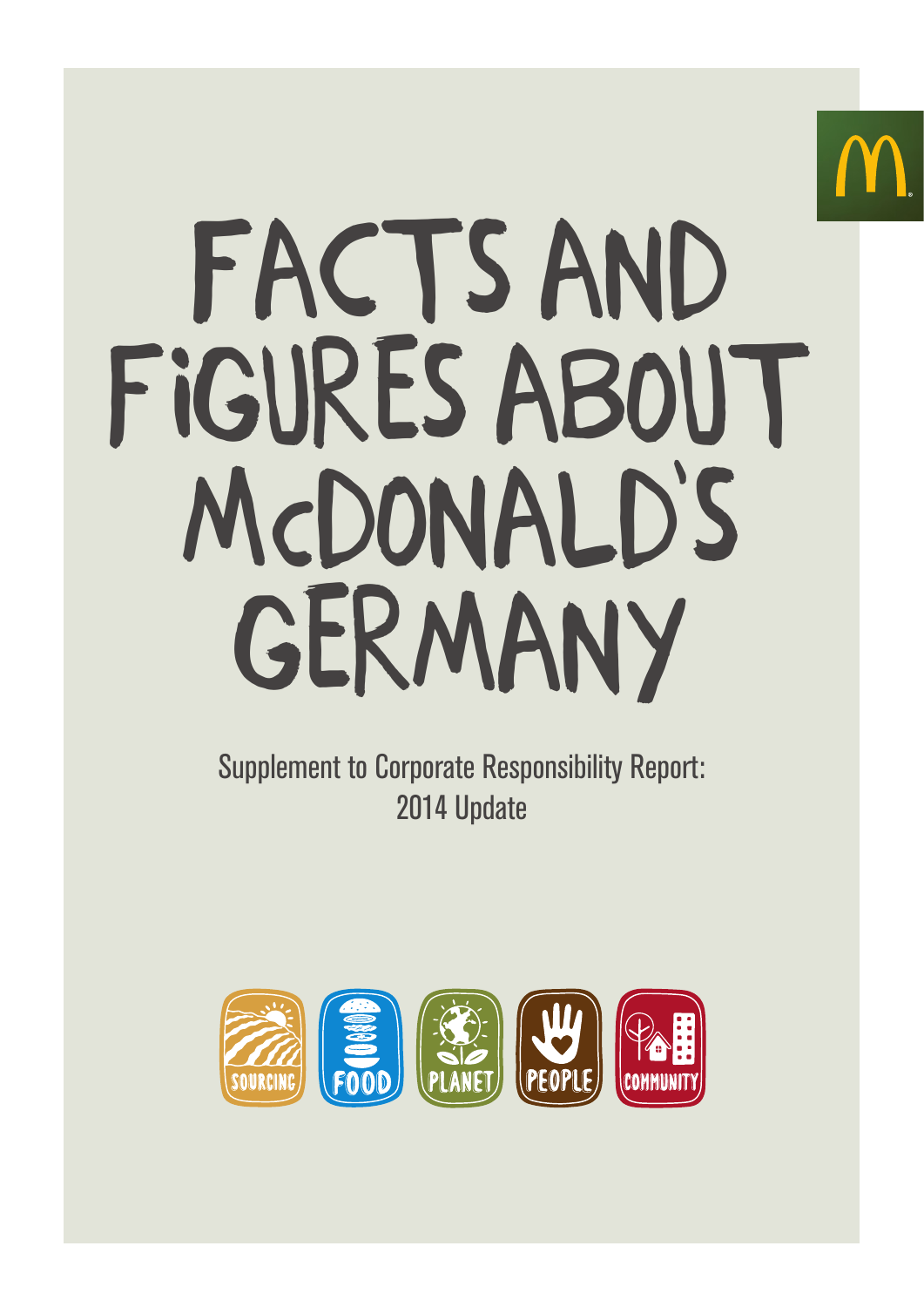# CONTENT

## SOURCING

| Origin of raw materials      |
|------------------------------|
| <b>Quality label</b>         |
| <b>Procurement standards</b> |
| Packaging materials          |

# FOOD

Guest communication EU Pledge

# **PLANET**

| $CO2$ footprint                                             |
|-------------------------------------------------------------|
| Energy consumption and emissions from restaurant operations |
| Energy consumption from restaurant operations               |
| <b>Emissions from restaurant operations</b>                 |
| <b>Fleet</b>                                                |
| Energy consumption and emissions from logistics             |
| Waste and recycling                                         |
| Volume of waste by material category (in tons)              |
| Recycling                                                   |

# PEOPLE

| <b>Employees</b>                             |
|----------------------------------------------|
| Diversity and equal opportunities            |
| Vocational training and university education |
| Training and skills building                 |

# **COMMUNITY**

Ronald McDonald House Charities in Germany

| <b>EXPLANATORY NOTES</b>            | 16 |
|-------------------------------------|----|
| <b>INDEPENDENT ASSURANCE REPORT</b> | 20 |



2

2 3

4

4

6

6 6

7

7

8

8 9

10 10 11

11

11

12

12 12 14

14

15

15







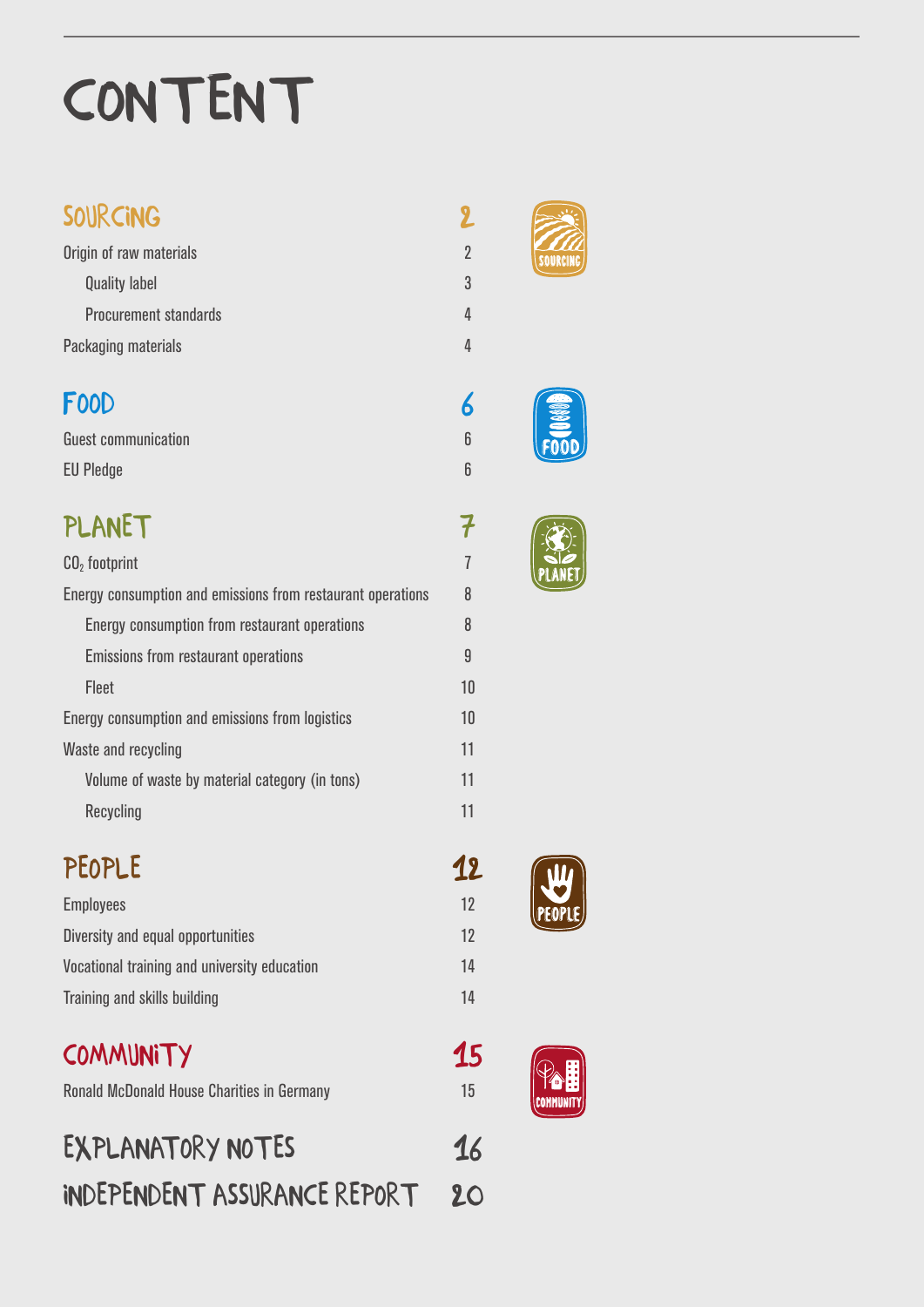# SOURCING



In 2014, we sourced a total of around 1,028 different food and packaging products from 129 different suppliers. We have been working with around 31 suppliers for more than 30 years now. Measured in tons, we sourced 62 percent – and therefore the majority – of our raw materials from Germany in 2014. A further 34 percent came from the EU and just 4 percent from countries outside the EU. In total, 75 percent of our purchased volume (in euros) originated in Germany in 2014.

ASSURED

## $\rightarrow$  ORIGIN OF RAW MATERIALS

*G4-EN1 Materials used by weight or volume*

*G4-FP9 Percentage and total of animals raised and/or processed*

| VOLUME OF RAW MATERIALS USED IN 2014 | ΙVΓ                      |
|--------------------------------------|--------------------------|
| <b>Raw materials</b>                 | Amount in 2014 (in tons) |
| <b>Potatoes</b>                      | 117,526                  |
| Beef                                 | 40,507                   |
| <b>Wheat flour</b>                   | 30,853                   |
| <b>Milk</b>                          | 30,744                   |
| Chicken                              | 21,695                   |
| 0il                                  | 16,330                   |
| <b>Onions</b>                        | 14,501                   |
| Lettuce                              | 10,685                   |
| Sugar                                | 8,747                    |
| Cheese                               | 6,185                    |
| <b>Tomatoes</b>                      | 5,698                    |
| Pork                                 | 4,561                    |
| <b>Apples</b>                        | 3,264                    |
| Cucumbers                            | 2,671                    |
| Eggs                                 | 1,844                    |
| Coffee                               | 1,237                    |
| Fish                                 | 963                      |
| <b>Strawberries</b>                  | 395                      |
| <b>Bananas</b>                       | 373                      |
| <b>Melons</b>                        | 284                      |
| <b>Total</b>                         | 319,064                  |

## ORIGIN OF RAW MATERIALS USED IN 2014 (IN PERCENT)

| <b>Raw materials</b> | <b>From Germany</b> | <b>From the EU</b> | <b>From the rest</b><br>of the world |
|----------------------|---------------------|--------------------|--------------------------------------|
| <b>Potatoes</b>      | 75%                 | 25%                | $0\%$                                |
| Beef                 | 90%                 | 10%                | $0\%$                                |
| <b>Wheat flour</b>   | 88%                 | 10%                | $2\%$                                |
| <b>Milk</b>          | 50%                 | 50%                | $0\%$                                |
| Chicken              | 23%                 | 64%                | 13%                                  |
| Oil                  | 30%                 | 58%                | 12%                                  |
| <b>Onions</b>        | $0\%$               | 83%                | 17%                                  |
| Lettuce              | 28%                 | 70%                | $2\%$                                |
| Sugar                | 56%                 | 43%                | $1\%$                                |
| Cheese               | 53%                 | 42%                | 5%                                   |
| <b>Tomatoes</b>      | $0\%$               | 69%                | 31%                                  |
| Pork                 | 92%                 | 8%                 | $0\%$                                |
| <b>Apples</b>        | 4%                  | 81%                | 15%                                  |
| <b>Cucumbers</b>     | 93%                 | 7%                 | $0\%$                                |
| Eggs                 | 100%                | $0\%$              | $0\%$                                |
| Coffee               | $0\%$               | $0\%$              | 100%                                 |
| Fish                 | $0\%$               | 43%                | 57%                                  |
| <b>Strawberries</b>  | $0\%$               | 78%                | 22%                                  |
| <b>Bananas</b>       | $0\%$               | $0\%$              | 100%                                 |
| <b>Melons</b>        | $0\%$               | 52%                | 48%                                  |
| <b>Total</b>         | 62%                 | 34%                | 4%                                   |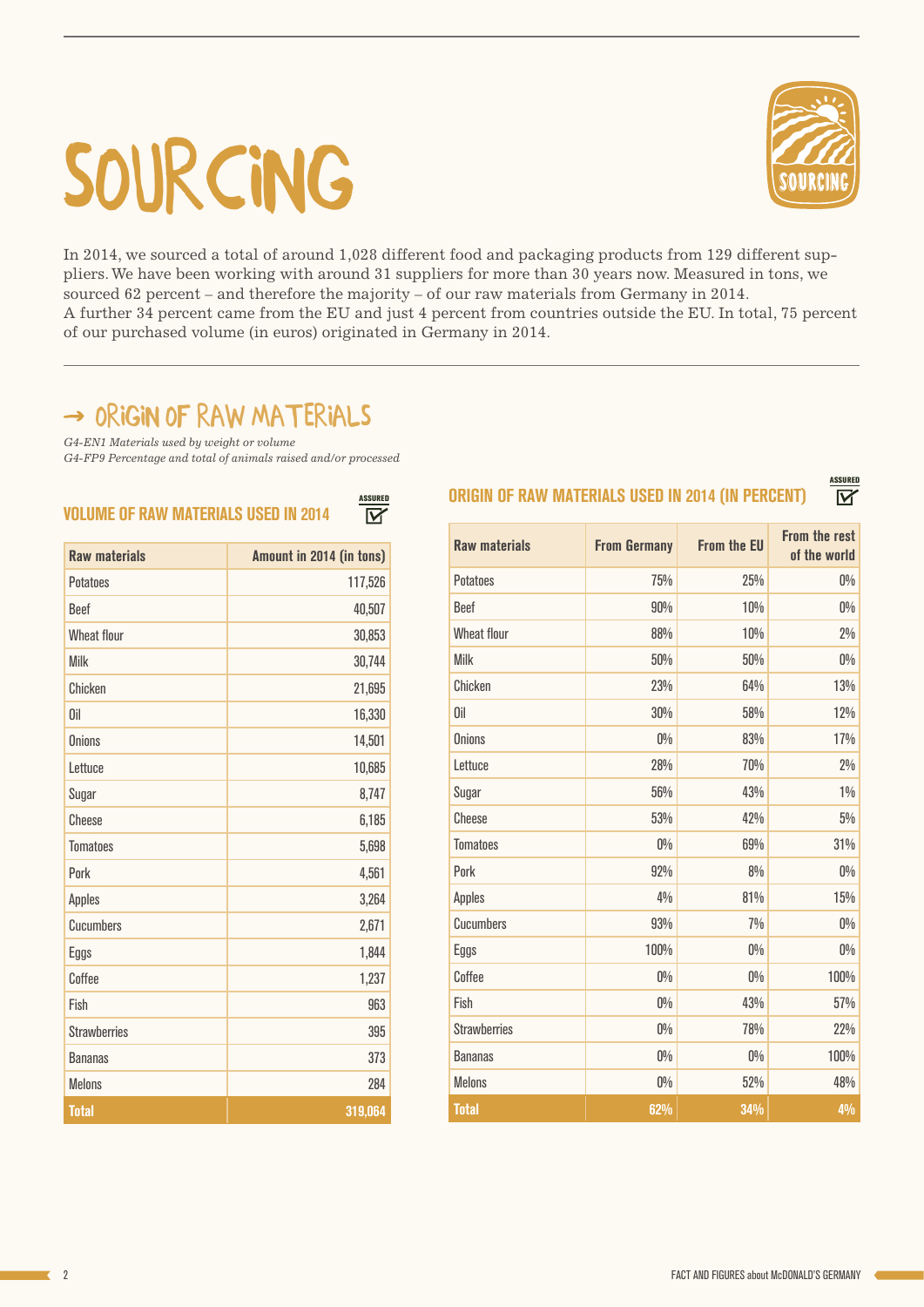### VOLUME AND PERCENTAGE OF MAIN RAW MATERIALS FROM GERMANY 2010 - 2014 (IN TONS AND PERCENT\*)



## QUALITY LABEL

*G4-FP2 Purchased volume in accordance with internationally recognized production standards*

When purchasing coffee, fish and sides for our Happy Meal offering, McDonald's relies on established quality labels committed to sustainability.

### QUALITY LABEL (RELATING TO RAW MATERIALS IN TONS)

| <b>Quality label</b>       | <b>Raw</b><br>material | <b>Volume</b> | <b>Product</b>                                  | from Germany | <b>from Europe</b> | from the rest<br>of the world |
|----------------------------|------------------------|---------------|-------------------------------------------------|--------------|--------------------|-------------------------------|
| Organic                    | Apples                 | 2.100         | Organic apple slices, organic fizzy apple drink | $5\%$        | 72%                | 23%                           |
| Organic                    | Milk                   | 1,323         | Organic milk, organic yoghurt drink**           | $14\%$       | 86%                | 0%                            |
| <b>Rainforest Alliance</b> | Coffee                 | 1,237         | Caffeinated coffee                              | $0\%$        | $0\%$              | 100%                          |
| MSC                        | Fish                   | 963           | Filet-o-Fish, McFish*                           | $0\%$        | 43%                | 57%                           |

*\* No longer sold as of 2015*

*\*\* No longer sold as of August 2015*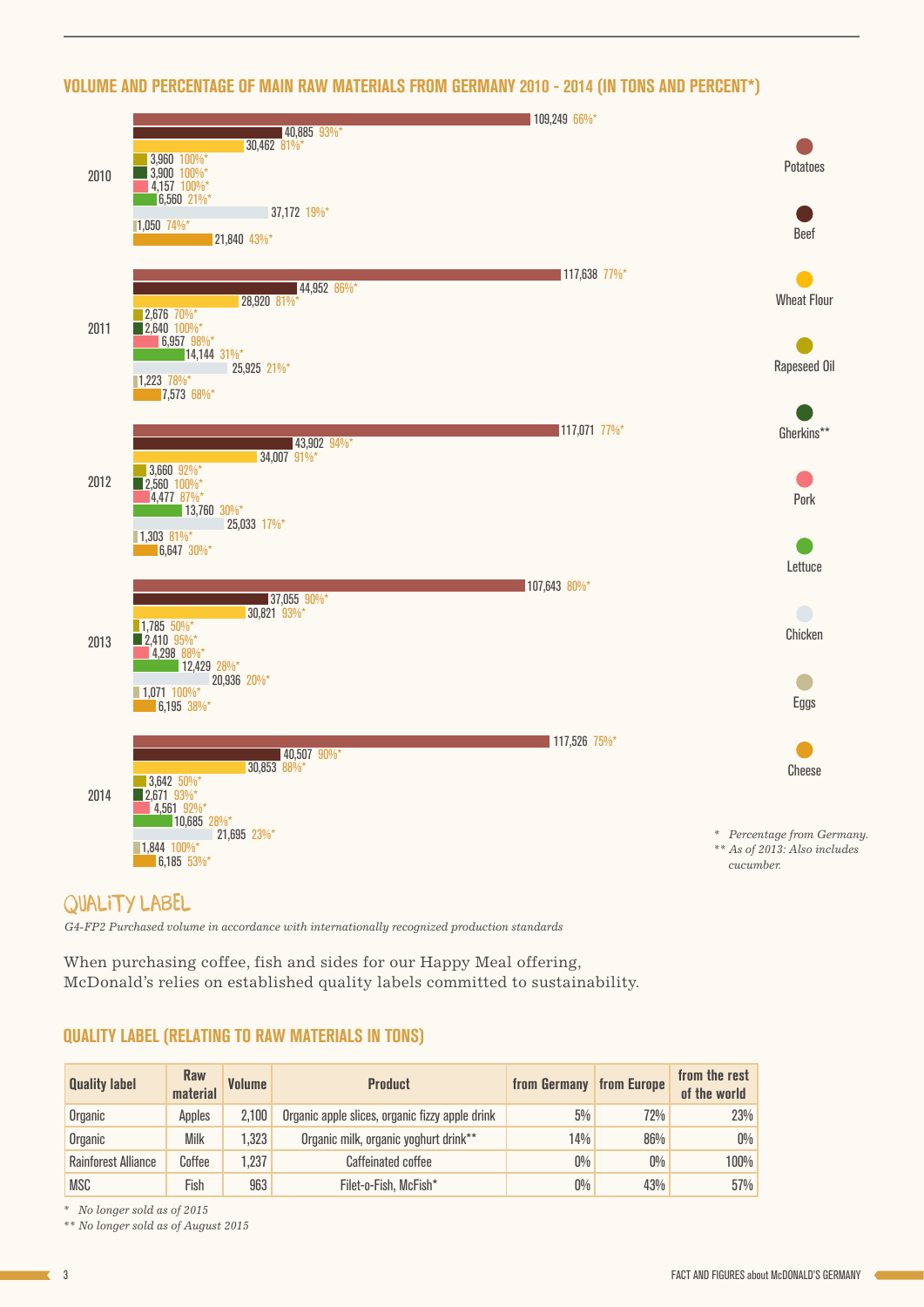

#### ORGANIC PRODUCTS IN HAPPY MEALS

In 2014, we purchased 2,100 tons of organic apples (for our organic apple slice packs and organic fizzy apple drinks) and 1,323 tons of organic milk (for our organic milk and organic yoghurt drink\*\* products). Our Happy Meals contain a range of organic products including organic milk, organic apple slices, our organic fizzy apple drink and an organic yoghurt drink\*\*. In February 2014, we added an extra portion of fruit to our Happy Meal offering. Our young guests can now choose between three different fruit products in addition to their main meal, side order and drink: organic apple slices, fruit puree (Fruchtquatsch) and an organic yoghurt drink\*\*. The national German eco label identifies produce from certified organic agricultural holdings which comply with EU legislation on organic farming. *[www.bio-siegel.de](http://www.bio-siegel.de)*



## RAINFOREST ALLIANCE – COFFEE

In total, we purchased 1,237 tons of coffee from certified plantations in South and Central America in 2014. Since 2008, 100 percent of our caffeinated coffee is Rainforest Alliance-certified. The Rainforest Alliance CertifiedTM label is awarded to plantations that meet stringent standards for sustainable agricultural practices. *[www.rainforest-alliance.org](http://www.rainforest-alliance.org)*

#### FISH CERTIFIED BY THE MARINE STEWARDSHIP COUNCIL (MSC)

In 2014, we procured 963 tons in total of MSC-certified fish from Poland, Lithuania, the US and New Zealand. As of October 2011, 100 percent of the fish used in Germany for our Filet-o-Fish offering is sourced from sustainable fisheries, certified in line with the Marine Stewardship Council (MSC) standard. The Marine Stewardship Council (MSC) is an independent, non-profit organization which awards an ecolabel for fish sourced from sustainable fisheries. Its aim is to mitigate the global problem of overfishing. *[www.msc.org](http://www.msc.org)*

> *\* No longer sold as of 2015 \*\* No longer sold as of August 2015*

## PROCUREMENT STANDARDS

*G4-FP2 Purchased volume in accordance with internationally recognized production standards*

## BEEF, CHICKEN AND PORK – QS SYSTEM, GAP & IKB

Chicken: Mandatory adoption and implementation of a recognized quality standard; all breeding farms are externally audited in line with at least one internationally recognized standard such as Global G.A.P., QS or IKB.

G.A.P. stands for Good Agricultural Practice. Global G.A.P. is the global standard that assures this. *[www.globalgap.org/de](http://www.globalgap.org/de/)*

IKB is the quality control system deployed in the Dutch meat sector. It stands for Integrale Keten Beheersing, or integrated chain control. It guarantees the traceability and quality of Dutch poultry. Today, companies in the European and American poultry sector also adhere to these guidelines. *[www.gefluegel-info.de/ikb](http://www.gefluegel-info.de/ikb/)*

QS is a quality assurance system that covers all stages and companies involved in the production, processing and marketing of foodstuffs. The system was originally created for meat and meat products in 2001 but was expanded to include fruit, vegetables and potatoes in 2004. *[www.q-s.de](http://www.q-s.de)*

Beef: To participate in the BEST Beef program (see p. 7 of the McDonald's Germany Corporate Responsibility Report: 2014 Update), breeders must first achieve QS certification or QS approval.

Pork: Since 2011, we have sourced all of our pork from animals that have not been castrated and which are part of the QS quality program.

## PACKAGING MATERIALS

*G4-EN1 Materials used by weight or volume G4-EN2 Materials used that are recycled input materials*

Reducing packaging and minimizing waste is a core goal of McDonald's Germany. We use products made of renewable raw materials wherever possible. In 2014, we used a total of 47,636 tons of packaging materials. This is five percent less than in the previous year (2013: 49,991). This total volume of packaging includes the packaging in which we sell our products to our guests, packaging generated during transport to our restaurants or in our restaurant kitchens, and non-packaging waste of similar material such as serviettes, drinking straws and advertising flyers. Paper, cardboard and carton account for 70 percent of our packaging. Composite material accounts for 16 percent and plastics 13 percent. A very small volume of our packaging comprises foil (1 percent) and aluminum (0.1 percent).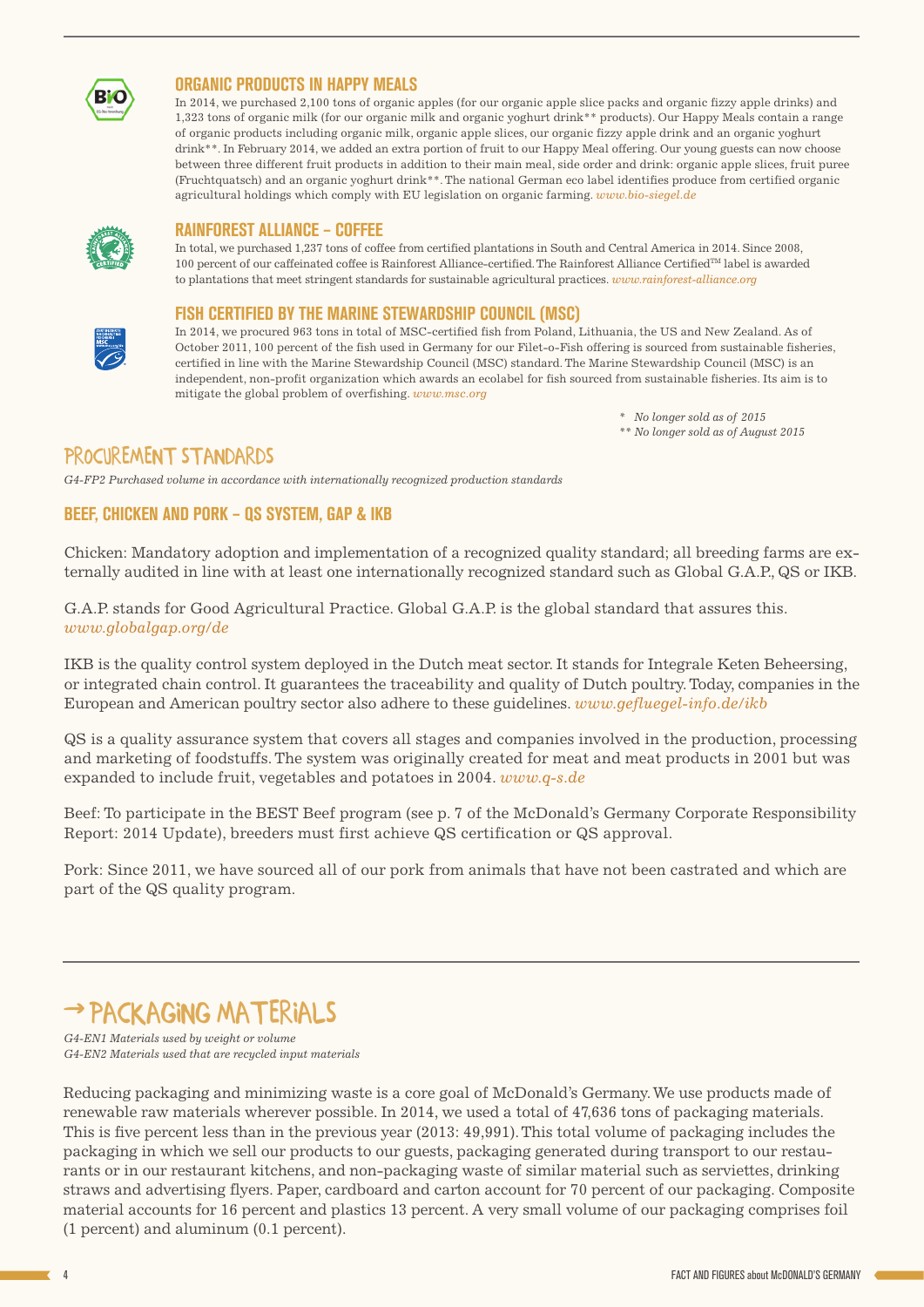#### ASSURED<br>M PACKAGING BY MATERIAL 2011 - 2014 (IN TONS)



| Total                      | 51.144 | 53.230 | 49.911 | 47.636 |
|----------------------------|--------|--------|--------|--------|
| $-$ of which sold on site* | 33,388 | 34,488 | 33,067 | 31.910 |
| $-$ of which sold to go**  | .1,756 | 8.742  | 16,924 | 15,726 |

ASSURED

#### *\* Consumed in restaurants*

*\*\* Consumed outside of restaurants*

## VOLUME OF PACKAGING PER RESTAURANT VISIT 2011 - 2014  $\overline{W}$  composition of our packaging (in percent)

| In grams per guest count* | 2011 | 2012 | 2013 | 2014 |
|---------------------------|------|------|------|------|
|                           | 85.8 | 91.O | 91.0 | 92.3 |

*\*Guest count measures the number of cashier-processed customer transactions in our restaurants*

## 2011 2012 2013 2014

|                                                            | ZUILL |     | ZUIZ ZUIJ ZUI4 |      |
|------------------------------------------------------------|-------|-----|----------------|------|
| Renewable raw materials<br>percentage of service packaging | 90%   | 90% | 89%            | 91%  |
| Average weight<br>per unit of service packaging in grams   | 5.47  | 5.6 | 5.47           | 5.26 |

In 2014, we started transitioning to virgin fiber paper from certified sustainable forestries.

### PERCENTAGE OF RECYCLED MATERIALS IN PACKAGING 2010 - 2014 (IN PERCENT)

|                                                                                                                                                                                             | 2010 | 2011 | 2012 | 2013 | 2014           |
|---------------------------------------------------------------------------------------------------------------------------------------------------------------------------------------------|------|------|------|------|----------------|
| Main product packaging<br>Burger containers (clamshells), folding cartons (e.g. for Chicken McNuggets),<br>Happy Meal boxes, and packaging for fries, apple pies and all breakfast products | 65%  | 69%  | 72%  | 76%  | 73%            |
| To-go bags                                                                                                                                                                                  | 58%  | 58%  | 100% | 100% | $100\%$ $\mid$ |
| Average percentage of recycled materials in paper packaging                                                                                                                                 | 51%  | 52%  | 50%  | 52%  | 53%            |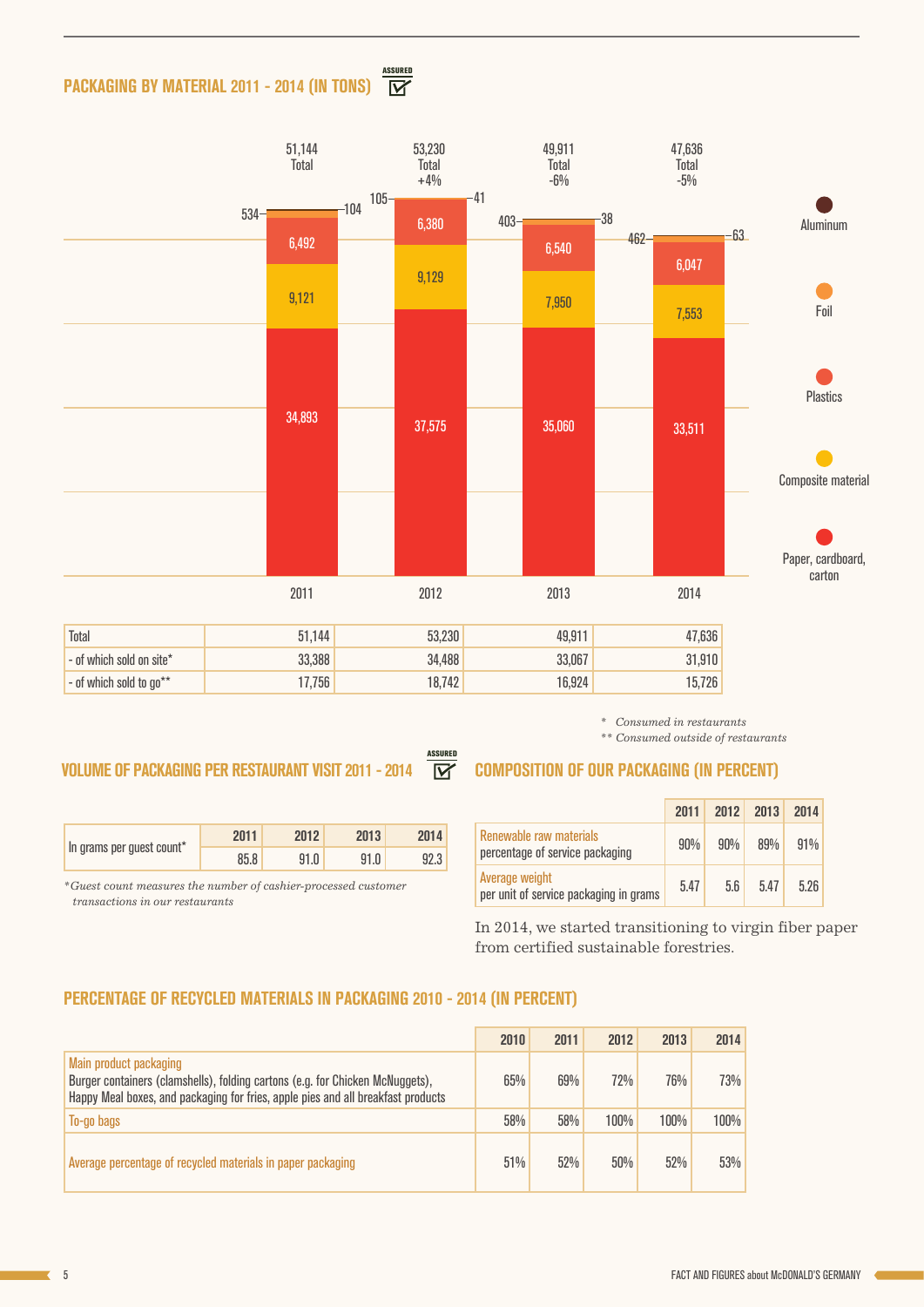# FOOD



## → GUEST COMMUNICATION

#### *G4-PR6 Sale of banned or disputed products*

*G4-PR7 Total number of incidents of non-compliance with regulations and voluntary codes concerning marketing communications, including advertising, promotion, and sponsorship, by type of outcomes*

Our guests can access a number of different channels to find out more about McDonald's. They can also contact us directly. In addition, any questions relating to food can be posted on our frag.mcdonalds.de platform or put to our customer service team by e-mail, letter or phone. In addition to our online question platform, our YouTube channel and Facebook, Twitter and Google+ pages also play an important role here.

Our customer service team received around 70,000 inquiries (by phone, letter and e-mail) in 2014. 53 percent of these were complaints from our guests and 45 percent were concrete inquiries. In 2014, we received almost 8,500 inquiries via our 'Our Food. Your Questions.' platform. Each question was answered individually by our team of specialists (June 2013 - December 2014: 21,555).

A significant number of questions were related to product quality, the origin of our raw materials, the availability of gluten-free, lactose-free, vegetarian and vegan products as well as animal husbandry and genetic engineering. These interactions can be viewed by anyone who uses the platform.

#### Contact with McDonald's customer service 2010 2011 2012 2013 2014 69,697 73,034 74,946 71,015 69,978 - of which inquiries 35,809 32,134 34,732 30,622 31,398

### CONTACT WITH McDONALD'S CUSTOMER SERVICE 2010 - 2014

## $\rightarrow$  EU PLEDGE

*G4-PR7 Total number of incidents of non-compliance with regulations and voluntary codes concerning marketing communications, including advertising, promotion, and sponsorship, by type of outcomes*

McDonald's Germany has been a member of the EU Pledge since January 2012. This voluntary initiative promotes self-regulation in children's advertising. You can view the guidelines online at *[www.eu-pledge.eu.](http://www.eu-pledge.eu)*  There were no instances of non-compliance at McDonald's Germany in 2014.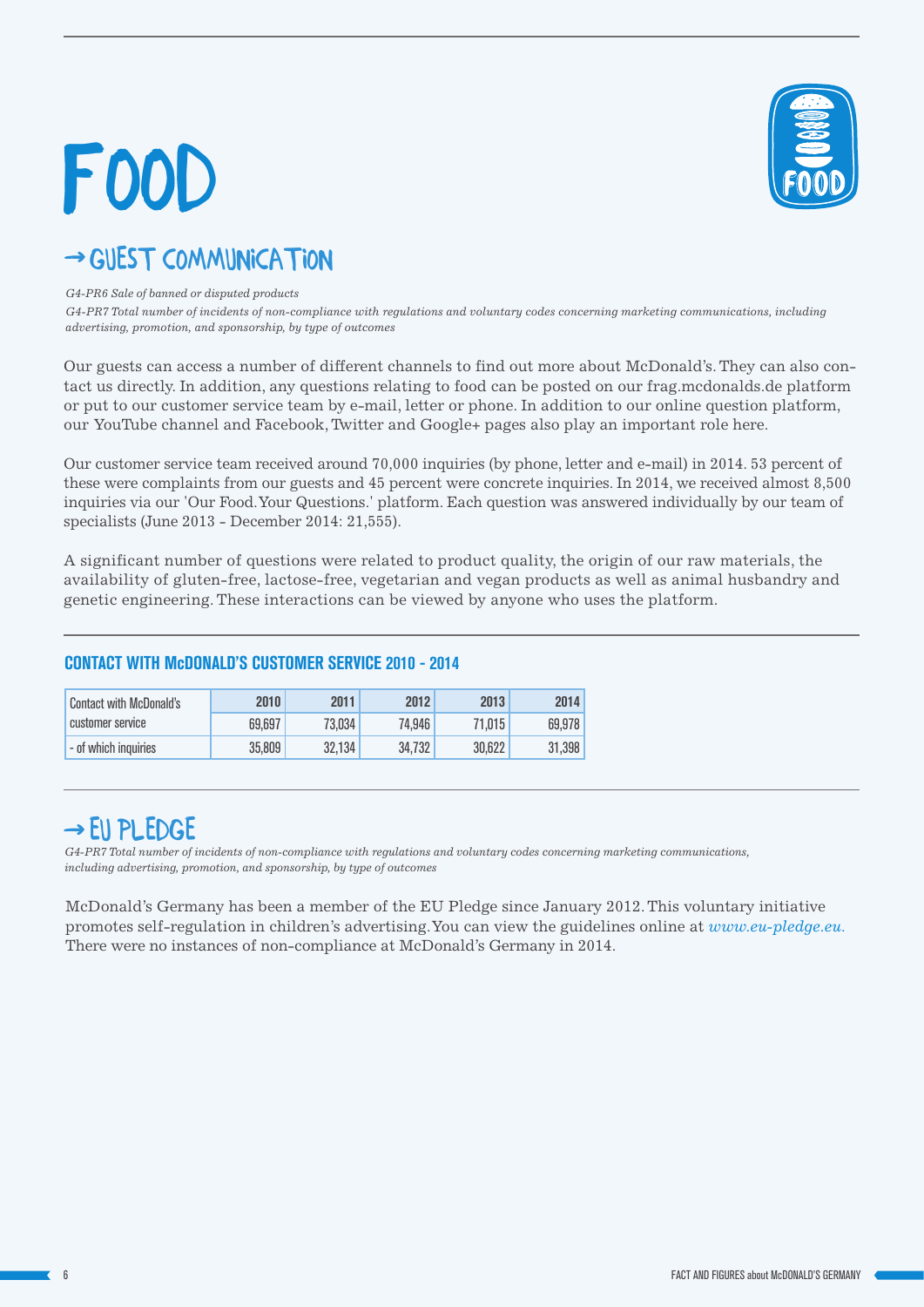# $\rightarrow$  CO<sub>2</sub> FOOTPRINT PLANET



*G4-EN15 Direct greenhouse gas (GHG) emissions (Scope 1) G4-EN17 Other indirect greenhouse gas (GHG) emissions (Scope 3)*

In 2014, we completed our gradual process of switching our restaurants over to green energy. This initiative has enabled us to significantly lower our CO<sub>2</sub> emissions in recent years.

## CO<sub>2</sub> EMISSIONS FROM McDONALD'S GERMANY 2011 - 2014 (IN 1,000 TONS)



The total CO<sub>2</sub> emissions from McDonald's Germany for 2014 were 11 percent lower than the previous year. This reduction is due to our transition to 100 percent green energy and improvements in restaurants (for example, improvements to energy control systems as well as building and kitchen technology). The carbon footprint from restaurant operations at McDonald's Germany accounted for 13 percent of total CO<sub>2</sub> emissions. This is down from the previous figure of 20 percent.

In 2014, McDonald's Europe revised its carbon footprint calculator based on new findings from recent years and improved data availability. For legal reasons, McDonald's Germany is also responsible for nine restaurants in Luxembourg. Data for these restaurants is therefore also included in the  $CO<sub>2</sub>$  calculation.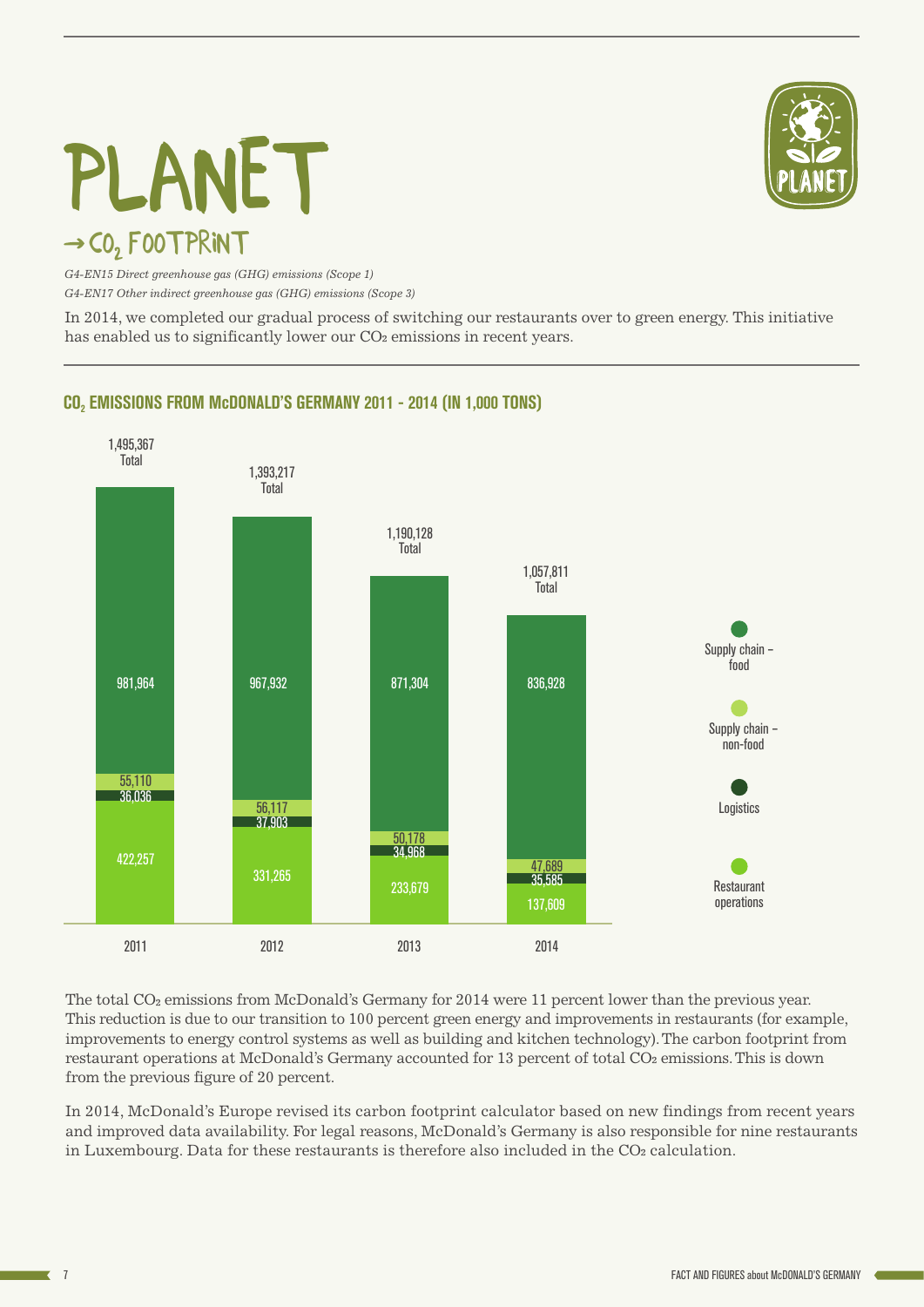### CO2 EMISSIONS (IN PERCENT) FROM THE McDONALD'S GERMANY VALUE CHAIN 2013 - 2014



The figures for restaurant operations are primarily based on country-specific emissions factors; figures for logistics and the supply chain are based on average European emissions factors.

# ENERGY CONSUMPTION AND EMISSIONS FROM RESTAURANT OPERAtions

*G4-EN3 Energy consumption within the organization*

*G4-EN15 Direct greenhouse gas (GHG) emissions (Scope 1)*

*G4-EN16 Energy indirect greenhouse gas (GHG) emissions (Scope 2)*



### Total natural gas consumption

The majority of our restaurants use natural gas for heating, although some also use it to power kitchen equipment such as grills and fryers.

A total of 1,104 restaurants operating in Germany used natural gas in 2014 (2010: 1,012 restaurants, 2011: 1,046 restaurants, 2012 and 2013: 1,107 restaurants). Natural gas consumption figures were extrapolated based on comparable restaurants (open all year round) which had valid natural gas consumption data available (2010: 905 restaurants, 2011: 979 restaurants, 2012: 1,001 restaurants; 2013: 988 restaurants; 2014: 957 restaurants).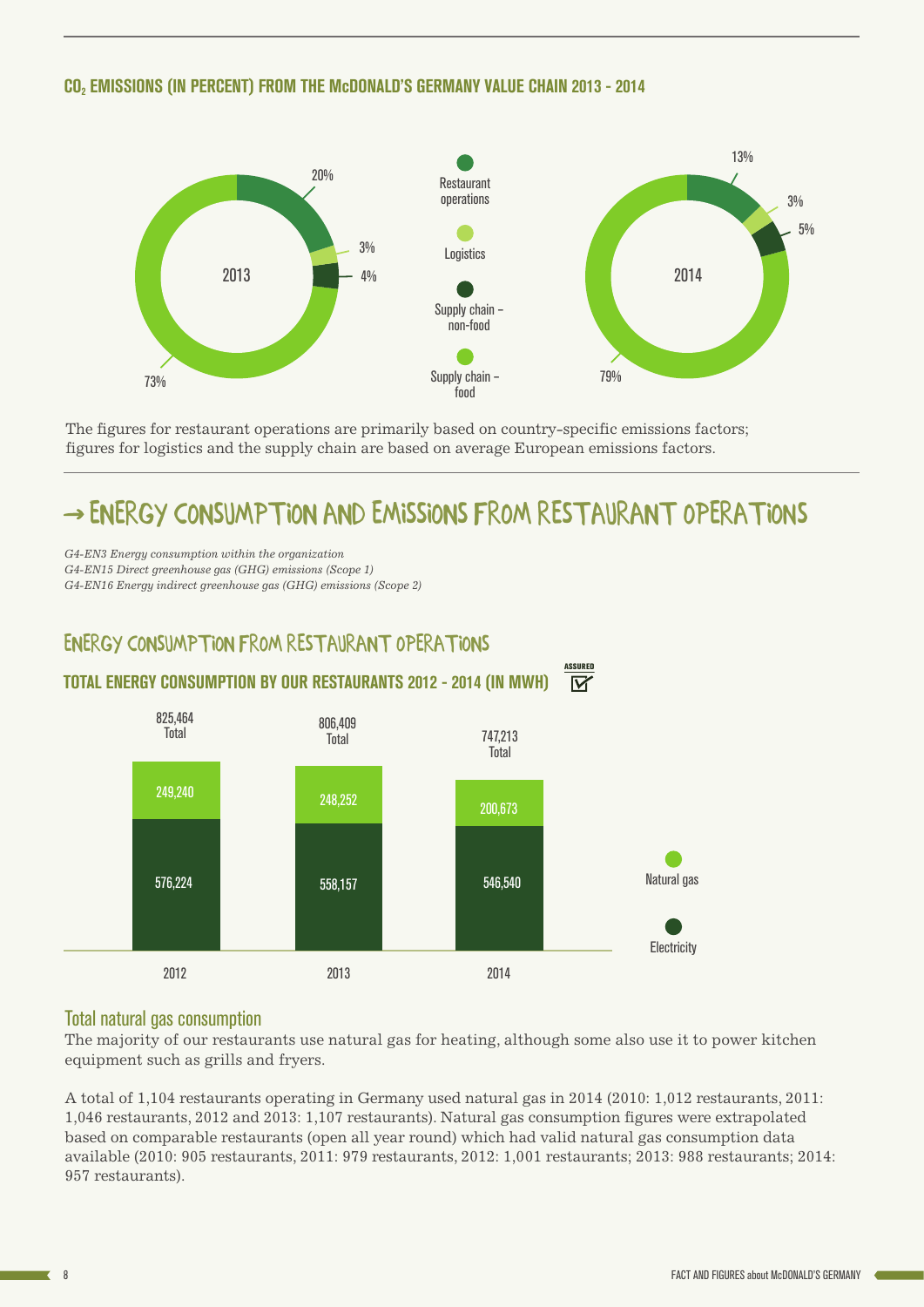## Total electricity consumption

In 2014, we sourced 100 percent of the power for our restaurants in Germany from renewable sources.

Electricity consumption by all restaurants operating in Germany: Electricity consumption figures were extrapolated based on comparable restaurants (open all year round) which had valid electricity consumption data available (2010: 1,288 restaurants, 2011: 1,322 restaurants; 2012: 1,365 restaurants; 2013: 1,384 restaurants; 2014: 1,394 restaurants).

#### Energy consumption per restaurant

In recent years, we have continually reduced the average annual consumption of electricity and natural gas in our restaurants that are open all year round.



## AVERAGE ENERGY CONSUMPTION FOR A COMPARABLE RESTAURANT 2012 - 2014 (IN MWH)

## EMISSIONS FROM RESTAURANT OPERATIONS

By acquiring more energy from renewable sources (2012: 50 percent; 2013: 75 percent; 2014: 100 percent at stores over which we have direct influence, see also  $p. 18$ ), we were able to reduce our  $CO<sub>2</sub>$  emissions from electricity consumption in 2014 by around 82,000 tons compared with 2013. This corresponds to a reduction of around 83 percent relative to the previous year. In all, the direct and indirect CO<sub>2</sub> emissions (Scope 1 and 2) from our restaurants amounted to 137,609 tons, approximately 41 percent less than in 2013.

|                                                   | 2011    | 2012    | 2013    | 2014    |
|---------------------------------------------------|---------|---------|---------|---------|
| Electricity consumption                           | 294,807 | 203,237 | 99,896  | 17,379  |
| Heating                                           | 64,581  | 64,611  | 71,795  | 58,297  |
| <b>Cooling agents</b>                             | 11,793  | 10,922  | 11,157  | 11,032  |
| Restaurant buildings, water consumption and waste | 10,049  | 11,175  | 10,262  | 10,407  |
| Fleet, air kilometers and office buildings        | 7,122   | 6,589   | 5,198   | 4,565   |
| Staff travel                                      | 33,905  | 34,731  | 35,371  | 35,929  |
| <b>Total</b>                                      | 422,257 | 331,265 | 233,679 | 137,609 |

## CO2 EMISSIONS FROM OUR RESTAURANT OPERATIONS IN TONS 2011 - 2014 (SCOPE 1 AND 2)

## CO² EMISSIONS FROM OUR RESTAURANT OPERATIONS PER RESTAURANT VISIT (SCOPE 1 AND 2)

| $CO2$ emissions per guest count* ((kg/GC) | J.56 | 0.42 |  |
|-------------------------------------------|------|------|--|

*\*Guest count measures the number of cashier-processed customer transactions in our restaurants.*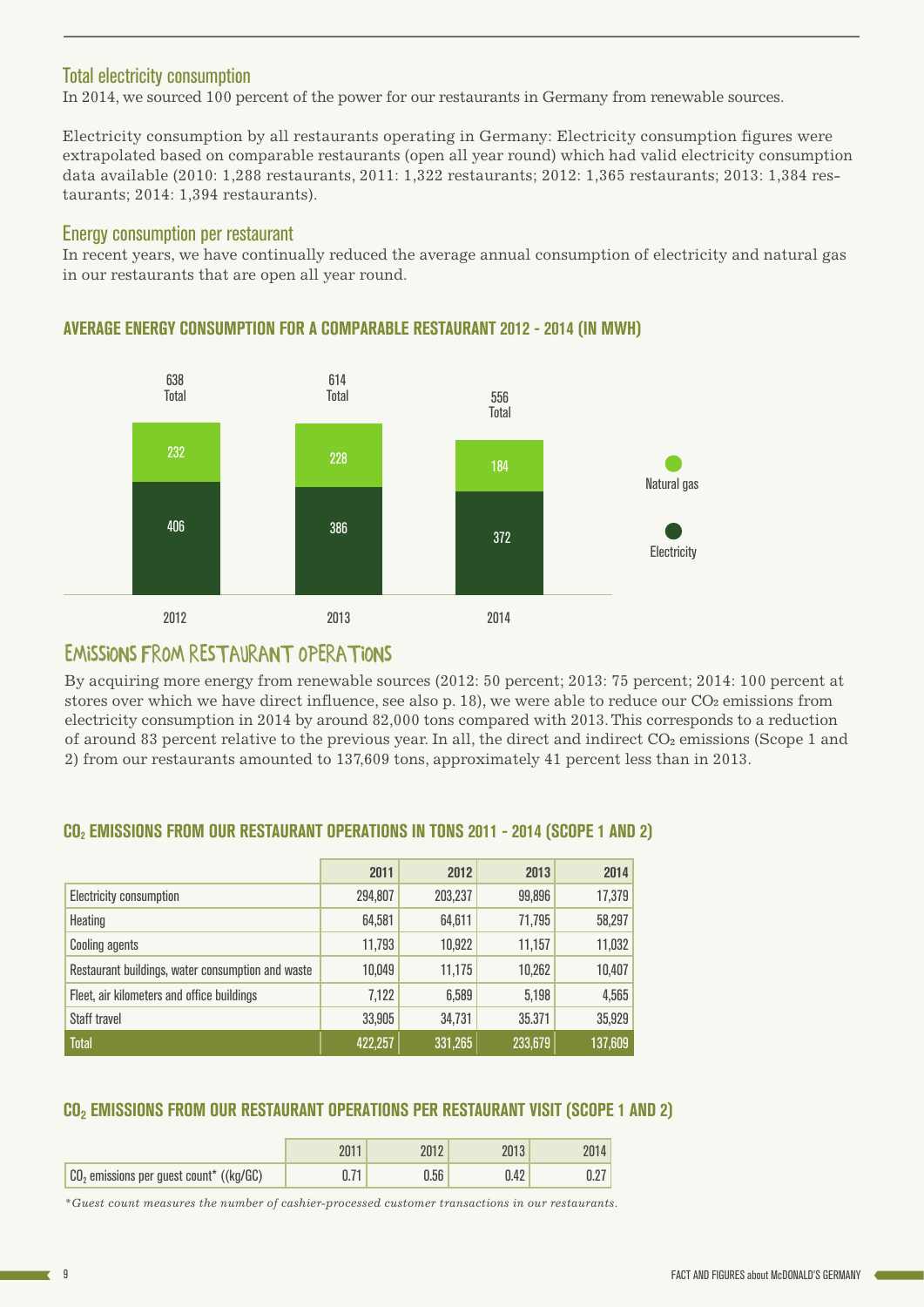## **FLEET**

Our internal car policy has outlined  $CO<sub>2</sub>$  thresholds for all vehicles since the start of 2012. It also includes a  $CO<sub>2</sub>$  compensation scheme. This is part of our long-term aim to gradually bring average  $CO<sub>2</sub>$  emissions down to less than 100 grams per kilometer by 2020. Our fleet comprised 468 vehicles at the close of 2014. We have reduced  $CO<sub>2</sub>$  emissions by eight percent since 2012.

### **OVERVIEW OF THE MCDONALD'S GERMANY FLEET**

|                                                                                                    | Unit     | 2011       | 2012       | 2013       | 2014       |
|----------------------------------------------------------------------------------------------------|----------|------------|------------|------------|------------|
| New vehicles purchased during the period<br>under review: Average $CO2$ emissions per<br>kilometer | gr/km    | n/a        | 130        | 117        | 119        |
| Company fleet: Average CO <sub>2</sub> emissions<br>per kilometer                                  | gr/km    | n/a        | 136        | 130        | 125        |
| <b>ASSURED</b><br><b>Total fuel consumption</b><br>M                                               | I diesel | 767,326    | 919,999    | 990,636    | 1,001,412  |
| <b>ASSURED</b><br>Total number of kilometers driven<br>$\boxtimes$                                 | km       | 10,235,401 | 13,019,533 | 15,158,047 | 16,655,036 |
| <b>ASSURED</b><br>Number of vehicles<br>И                                                          | Vehicles | n/a        | 443        | 467        | 468        |

# → ENERGY CONSUMPTION AND EMISSIONS FROM LOGISTICS

*G4-EN4 Energy consumption outside of the organization*

*G4-EN30 Significant environmental impacts of transporting products and other goods and materials for the organization's operations, and transporting members of the workforce*

Since 1981, HAVI Logistics GmbH has been responsible for the multi-supplier sourcing, storage and delivery of practically all the food and non-food items required by all of our restaurants across Germany. In 2014, the total energy consumption of HAVI Logistics GmbH on behalf of McDonald's Germany amounted to 116,761 megawatt hours.

### HAVI LOGISTICS GMBH ENERGY CONSUMPTION ON BEHALF OF McDONALD'S GERMANY

|                                        |                     | 2011    | 2012    | 2013    | 2014    |
|----------------------------------------|---------------------|---------|---------|---------|---------|
| Total energy consumption (in MWh)      | <b>ASSURED</b><br>⋉ | 127.848 | 130,726 | 122,489 | 116,761 |
| Total CO <sub>2</sub> emissions (in t) |                     | 36,036  | 37,903  | 34.968  | 35,585  |

## HAVI LOGISTICS GMBH ENERGY CONSUMPTION ON BEHALF OF McDONALD'S GERMANY PER TON OF GOODS DELIVERED

|                                                                                          | 2011 | 2012 | 2013 | 2014 |
|------------------------------------------------------------------------------------------|------|------|------|------|
| ASSURED<br>$\overline{\nabla}$<br>Energy consumption per ton of goods delivered (in KWh) | 255  | 259  | 263  | 264  |
| $\log_2$ emissions per ton of goods delivered (in t)                                     |      |      |      | 80   |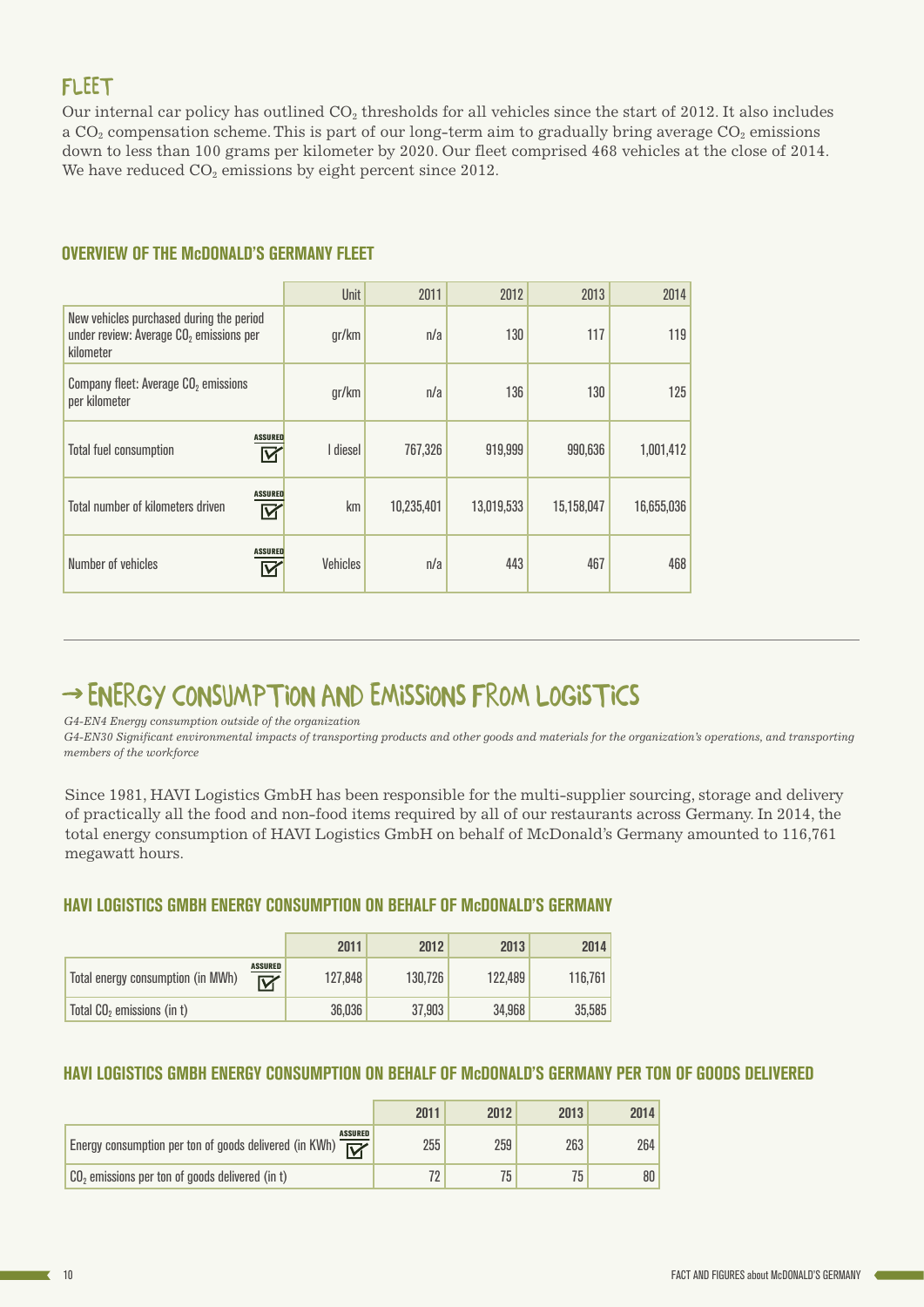## → WASTE AND RECYCLING

*G4-EN23 Total weight of waste by type and disposal method*

In 2014, operating our restaurants produced 82,274 tons of waste.

## VOLUME OF WASTE BY MATERIAL CATEGORY (IN TONS)

Based on weight, used oil was the second biggest contributor to waste at 20 percent. Organic waste and light-At 41 percent, paper, cardboard and carton represented the largest category of waste at McDonald's Germany. weight packaging each accounted for 18 percent by weight.



*\*Extrapolation based on a 2012 survey on the number and size of containers and the frequency with which they are emptied.*

## RECYCLING

As with transport packaging and non-packaging waste of similar material, our employees sort packaging left in restaurants by our guests into the relevant categories and then feed them back into the recycling chain. McDonald's Germany meets all legally prescribed recycling rates here.

### RECYCLING FOR EACH MATERIAL CATEGORY

| Paper, cardboard, carton    | Rate of material recycling: 71.1%*                                           |
|-----------------------------|------------------------------------------------------------------------------|
| Lightweight packaging       | Rate of material recycling: 62.5%; composite materials: 60%; aluminum 62.5%* |
| Organic waste               | Largely used for electricity and heat generation in biogas plants            |
| Used oil                    | Largely converted to biodiesel                                               |
| Waste destined for recovery | Largely used to generate energy                                              |
| Waste destined for disposal | Largely used to generate heat                                                |

*\* Source: Figures from volume flow records 2014*

7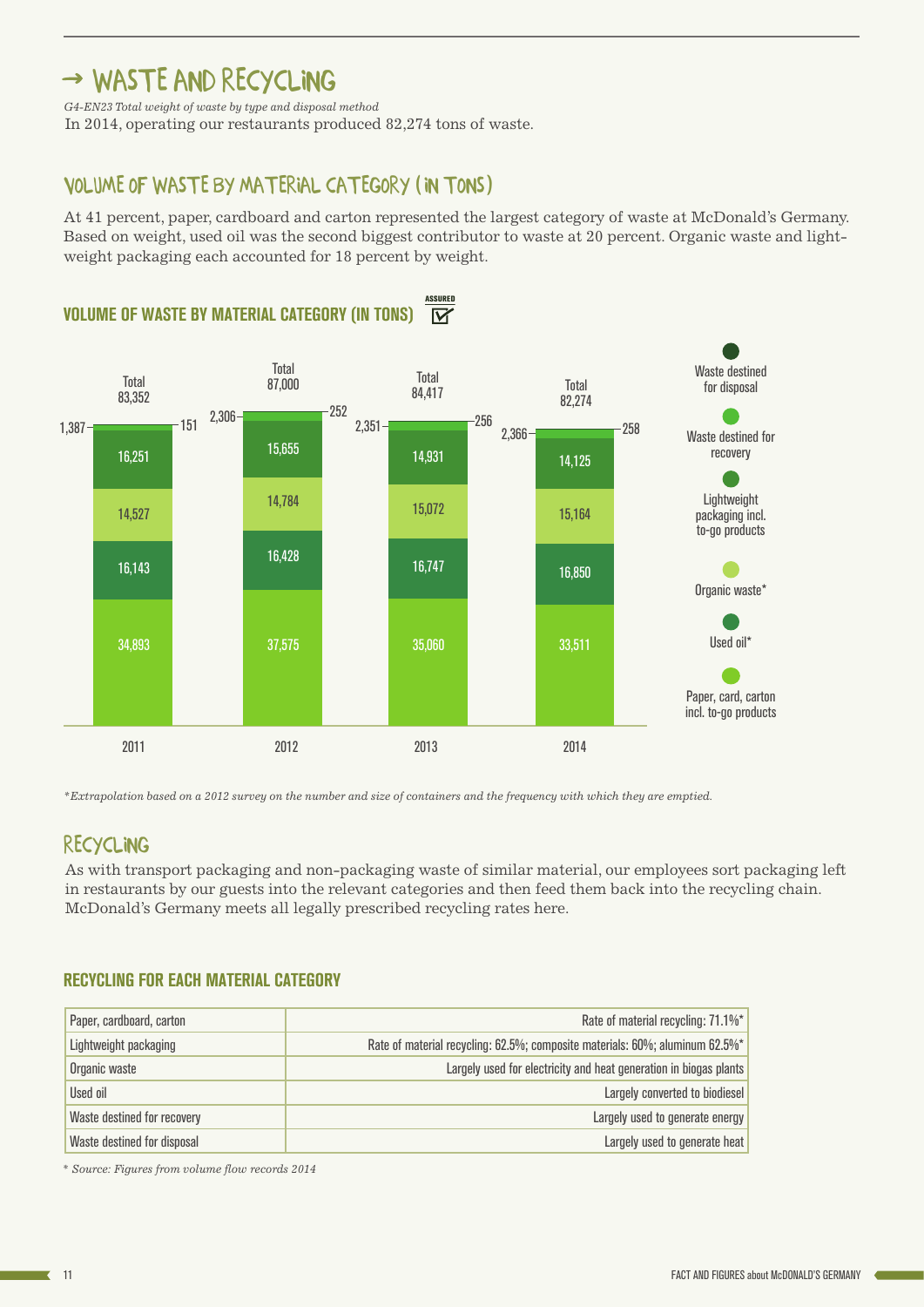# PEOPLE



*G4-10 Total number of employees*

*G4-LA2 Benefits provided to full-time employees that are not provided to temporary or part-time employees, by significant locations of operation G4-LA10 Programs for skills management and lifelong learning that support the continued employability of employees and assist them in managing career endings*

*G4-LA12 Composition of governance bodies and breakdown of employees per employee category according to gender, age group, minority group membership, and other indicators of diversity*

## $\rightarrow$  EMPLOYEES

McDonald's is the largest employer in the German restaurant business. Together with our franchisees, we employed a total of 57,438 people in 2014.

#### ASSURED NUMBER OF EMPLOYEES 2011 - 2014\*

|                       | 2010   | 2011   | 2012   | 2013   | 2014        |
|-----------------------|--------|--------|--------|--------|-------------|
| Crew                  | 52,029 | 53,420 | 53,488 | 50,896 | 47,790      |
| Restaurant management | 7,454  | 7,580  | 7,695  | 7,575  | 7,484       |
| <b>Trainees</b>       | 2,263  | 2,279  | 2,147  | 1,892  | $1,601$ $ $ |
| Administration        | 530    | 545    | 556    | 583    | 563         |
| Total employees       | 62,276 | 63,886 | 63,889 | 60,946 | 57,438      |

*\*Company-owned restaurants, franchise restaurants and administration*

#### ASSURED EMPLOYEES BY EMPLOYMENT STATUS 2014\*  $\overline{\mathsf{w}}$

|                                       | <b>Full-time</b> | Part-time | <b>Short-term</b> | 'Mini-jobs' |
|---------------------------------------|------------------|-----------|-------------------|-------------|
| Crew                                  | 23%              | 49%       | 16%               | 12%         |
| Restaurant management and apprentices | 91%              | 7%        | $1\%$             | $1\%$       |

*\*Company-owned restaurants*

# DIVERSITY AND EQUAL OPPORTU<mark>NITIES</mark>

## **EMPLOYEES BY GENDER 2014 (IN PERCENT)\***  $\frac{assu$ red

|                                       | <b>Men</b> | <b>Women</b> |
|---------------------------------------|------------|--------------|
| Crew                                  | 46%        | 54%          |
| Restaurant management and apprentices | 54%        | 46%          |
| Administration                        | 51%        | 49%          |
| <b>Total</b>                          | 47%        | 53%          |

*\*Company-owned restaurants and administration*

The ratio of men to women in company-owned restaurants is more or less equal. 54 percent of crew members and 41 percent of restaurant management are female.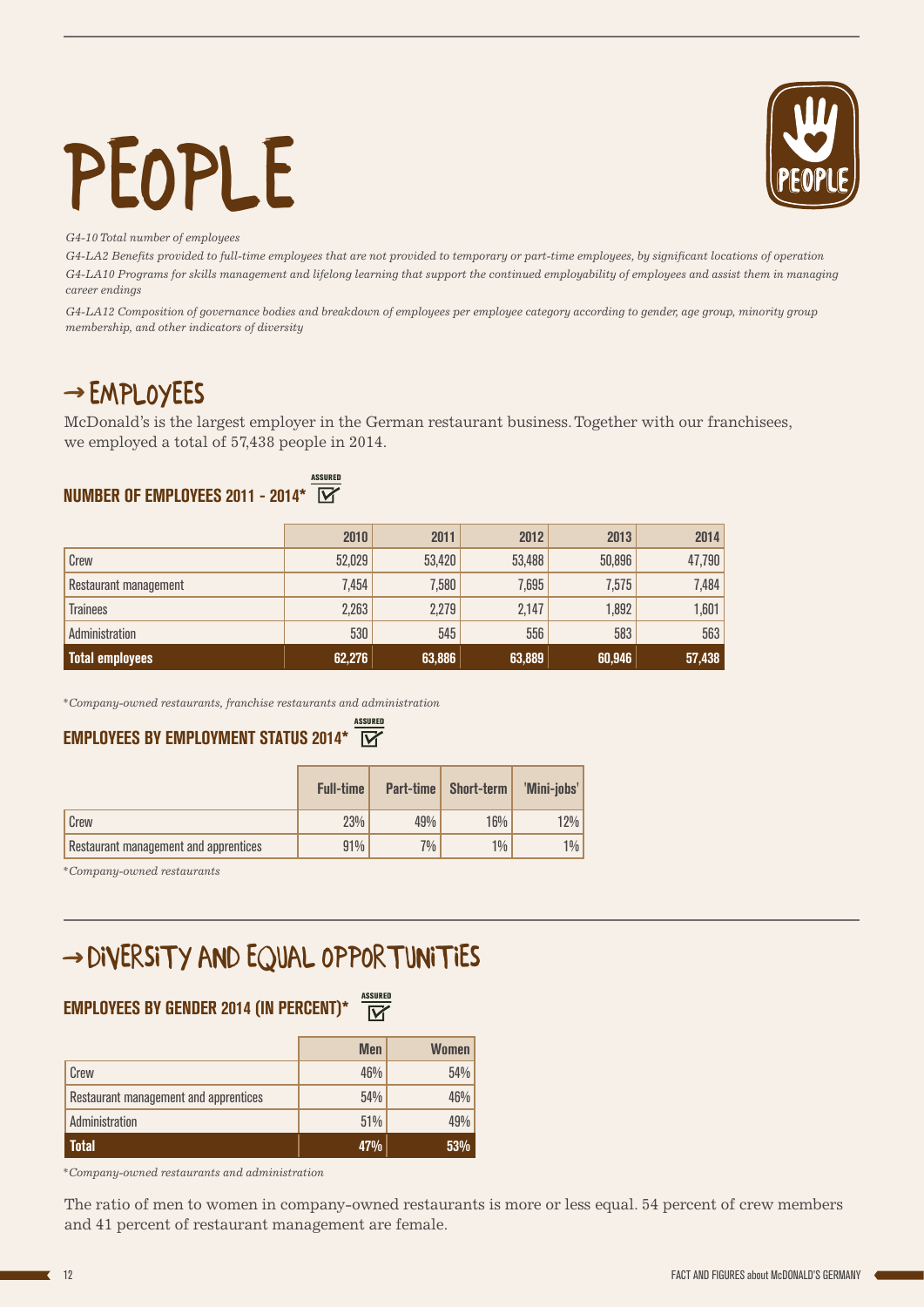#### ASSURED<br>M WOMEN IN MANAGEMENT POSITIONS 2014 (IN PERCENT\*)

|                                              | <b>Men</b> | <b>Women</b> |
|----------------------------------------------|------------|--------------|
| <b>Administration</b>                        | 69%        | 31%          |
| <b>Executive Board &amp; senior managers</b> | 81%        | 19%          |
| Department and team leaders                  | 67%        | 33%          |
| <b>Restaurants</b>                           | 53%        | 47%          |
| Restaurant managers                          | 60%        | 40%          |
| Assistants and shift leaders                 | 52%        |              |

*\*Company-owned restaurants and administration*

## **EMPLOYEES BY AGE 2014 (IN PERCENT)\***  $\frac{MSSURED}{\blacktriangledown}$

|                                       | <b>Under 30</b> | $30 - 50$ | <b>Over 50</b> |
|---------------------------------------|-----------------|-----------|----------------|
| Crew                                  | 47%             | 43%       | 10%            |
| Restaurant management and apprentices | 38%             | 52%       | 10%            |
| Administration                        | $10\%$          | 70%       | 20%            |

*\*Company-owned restaurants and administration*

## **EMPLOYEES BY NATIONALITY 2014 (IN PERCENT)\***  $\overleftrightarrow{\mathbf{W}}$

|                                       | <b>German national</b> | <b>EU</b> national<br>(excl. Germany) | Non-EU<br>national |
|---------------------------------------|------------------------|---------------------------------------|--------------------|
| Crew                                  | 51%                    | 21%                                   | 28%                |
| Restaurant management and apprentices | 78%                    | 8%                                    | 14%                |
| Administration                        | 93%                    | 5%                                    | $2\%$              |

*\*Company-owned restaurants and administration*

## NUMBER OF EMPLOYEES WITH DISABILITIES 2011 - 2014\*  $\overline{\mathbb{Y}}$

| <b>Employees with disabilities</b> | 2011 | ንበ19 | 2013 | 2014 |
|------------------------------------|------|------|------|------|
|                                    | 740  | 000  | 863  | 838  |

*\*Company-owned restaurants, franchise restaurants and administration*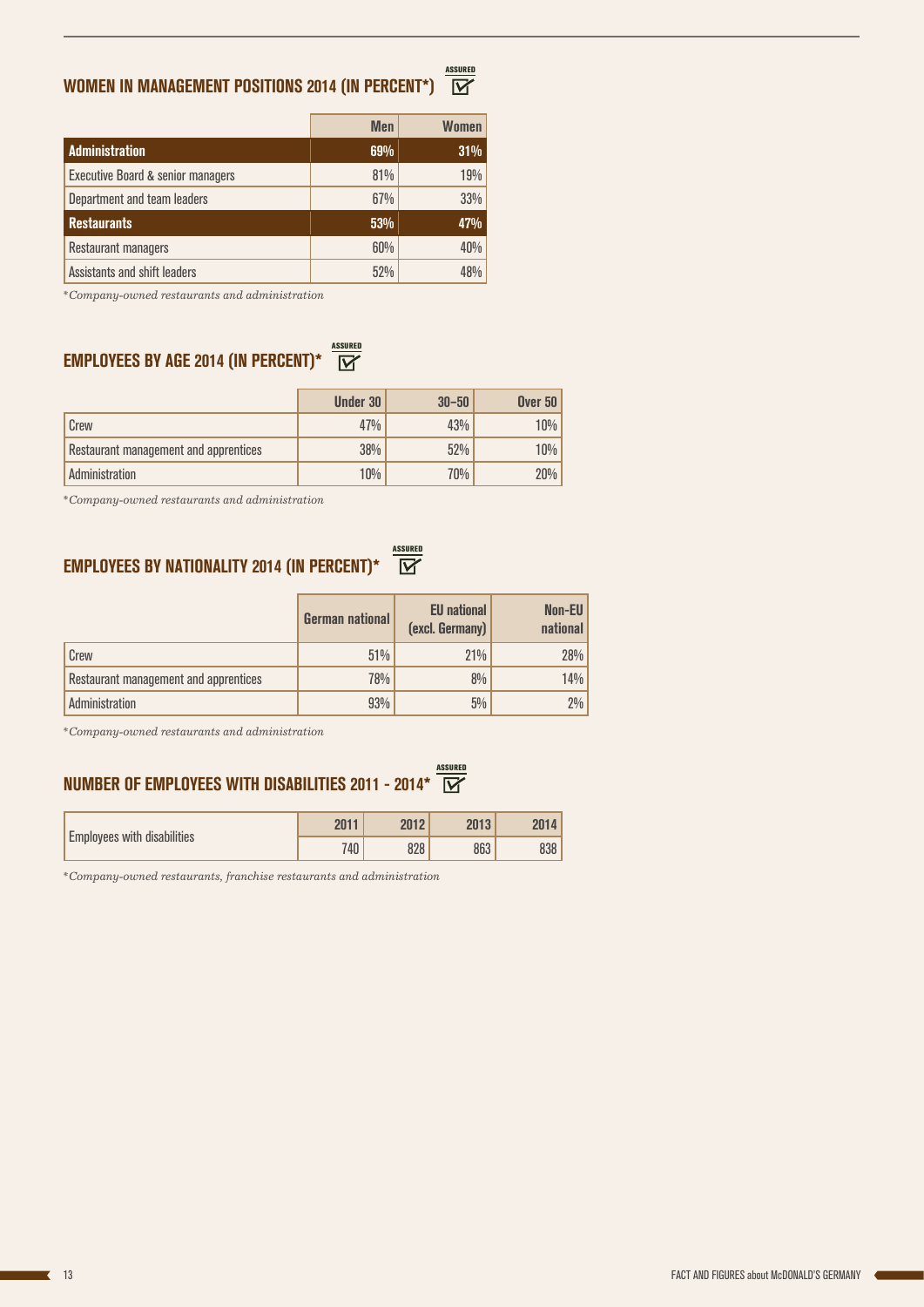# VOCATIONAL TRAINING AND UNIVERSITY EDUCATION

We offer three different training paths in Germany: Training to become a specialist in the hospitality services industry (Fachkraft im Gastgewerbe, FKGS), training to become an expert in the foodservice sector (Fachmann/Fachfrau für Systemgastronomie, FASY) and a combined work/study program to obtain a Bachelor's degree (BA).

|                                | 2011 | 2012 | 2013 | 2014 |
|--------------------------------|------|------|------|------|
| <b>FKGS</b> apprentices        | 477  | 513  | 449  | 360  |
| <b>FASY</b> apprentices        | 1684 | 1480 | 1296 | 1095 |
| Combined work/study students   | 148  | 154  | 147  | 146  |
| Apprentices & students (total) | 2279 | 2147 | 1892 | 1601 |

## INDIVIDUALS UNDERTAKING TRAINING AT COMPANY-OWNED AND FRANCHISEE RESTAURANTS 2011 - 2014

## → TRAINING AND SKILLS BUILDING

We train management-level restaurant staff at our regional training centers in Berlin, Hamburg, Dusseldorf, Offenbach and Munich. McDonald's also has a Hamburger University in Munich, which is one of seven McDonald's Corporation training centers worldwide.

### NUMBER OF COURSES OFFERED AND NUMBER OF PARTICIPANTS 2010 - 2014

|                                                    | 2010   | 2011   | 2012   | 2013  | 2014   |
|----------------------------------------------------|--------|--------|--------|-------|--------|
| Participants at regional training centers          | 14,467 | 10,866 | 8,928  | 8,353 | 9,236  |
| Participants at the Hamburger University           | 1,529  | 1,579  | 1,844  | 1,564 | 1,796  |
| Total participants                                 | 15,996 | 12.445 | 10,772 | 9,917 | 11,032 |
| <b>Courses offered at the Hamburger University</b> | 80     | 92     | 100    | 81    | 136    |
| Courses offered at regional training centers       | 2,139  | 1,642  | 1,299  | 1,266 | 1,201  |
| Total courses offered                              | 2,219  | 1,734  | 1,399  | 1,347 | 1,337  |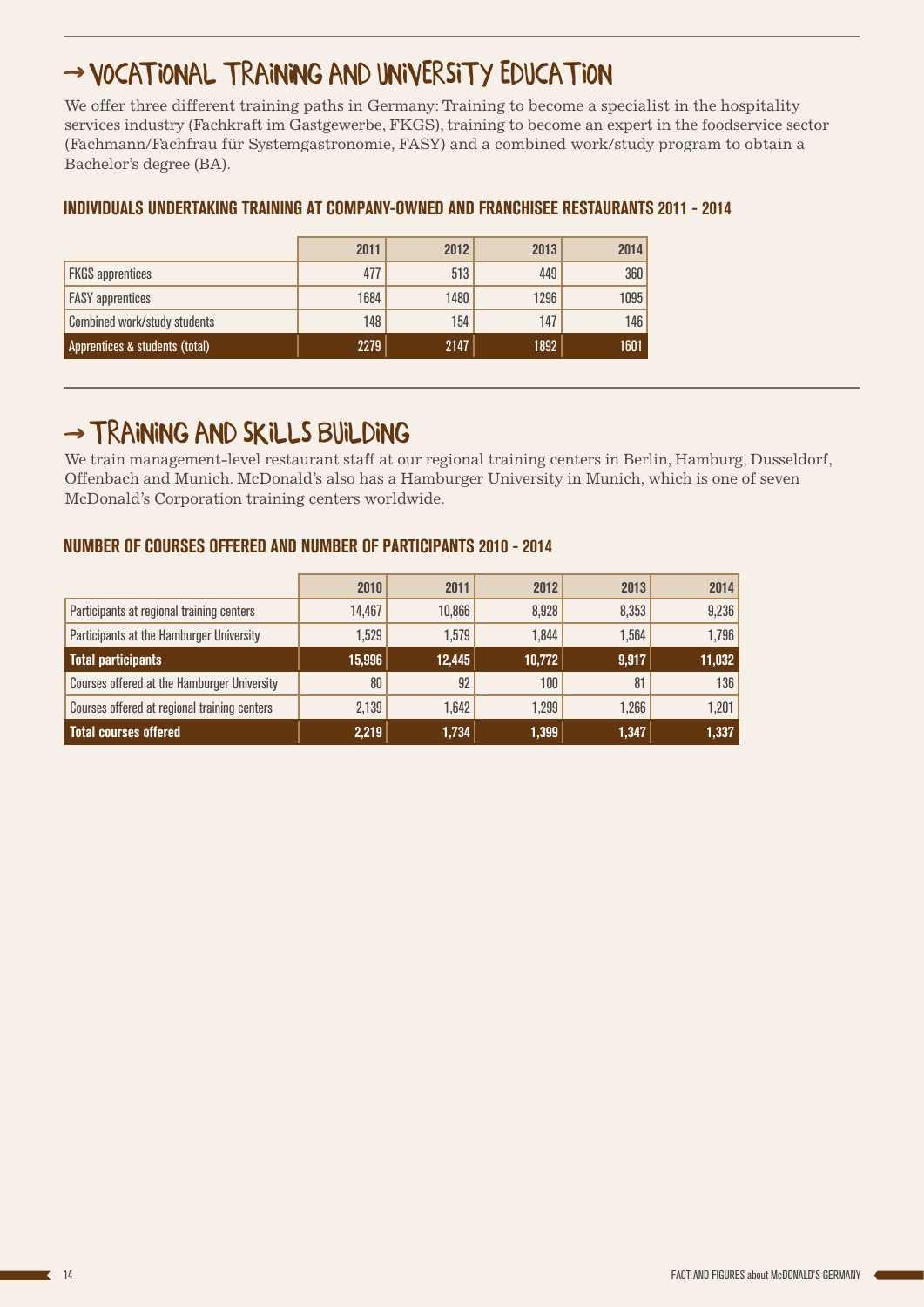# **COMMUNITY**



# RONALD MCDONALD HOUSE CHARITIES IN GERMANY

*G4-SO1 Percentage of operations with implemented local community engagement, impact assessments, and development programs*

Ronald McDonald House Charities in Germany has been developing, promoting and running programs dedicated to the health and wellbeing of children since 1987. The foundation implements its goals via four programs.

#### RONALD McDONALD HOUSES

Ronald McDonald houses provide families with a temporary home-away-from-home while their severely ill children are treated at a nearby hospital. These houses give families a place to recharge their batteries and gather the strength they need to support their sick family members. In 2014 alone, 5,960 families stayed an average of 17 days at our Ronald McDonald houses.

#### RONALD McDONALD FAMILY ROOMS

Ronald McDonald family rooms provide a comfortable retreat for young outpatients and their families within hospital environments. The whole family can spend the long waits in a peaceful, homely space that provides welcome distraction. In 2014, 6,976 families spent time in Ronald McDonald family rooms.

#### KINDERGESUNDHEITSMOBIL (KID'S HEALTH TRUCK)

Since September 2012, Germany's first 'kid's health truck' provides an addition to the regular healthcare and support services delivered by the City of Essen. The service is funded by the City of Essen, the Essen branch of the German Association for the Protection of Children and the Ronald McDonald House Charities in Germany. The truck helps to improve children's health by raising awareness of health issues among parents and their children. 9,573 visitors took advantage of the services provided by the kid's health truck in 2014.

#### SUPPORT PROGRAM

Ronald McDonald House Charities in Germany supports selected programs dedicated to the health and wellbeing of children. These include the 'Ark' ('Die Arche') program that helps children in need who are living below the poverty line and the aid organization 'nph deutschland e. V.'

|                                     | 2010  | 2011  | 2012  | 2013  | 2014  |
|-------------------------------------|-------|-------|-------|-------|-------|
| McDonald's, franchisees, suppliers  | 2,909 | 3,284 | 3,405 | 3,449 | 3,241 |
| <b>Charity events</b>               | 419'  | 740   | 751   | 921   | 974   |
| Charity gala                        | 1,263 | ,362  | 1,352 | 921   | 911   |
| <b>Collection boxes</b>             | 2,363 | 2,580 | 2,852 | 2,810 | 2,996 |
| <b>Total donations and proceeds</b> | 6,954 | 7,966 | 8,333 | 8,101 | 8,122 |

#### PROCEEDS FROM DONATIONS 2010 - 2014 (IN EUR K)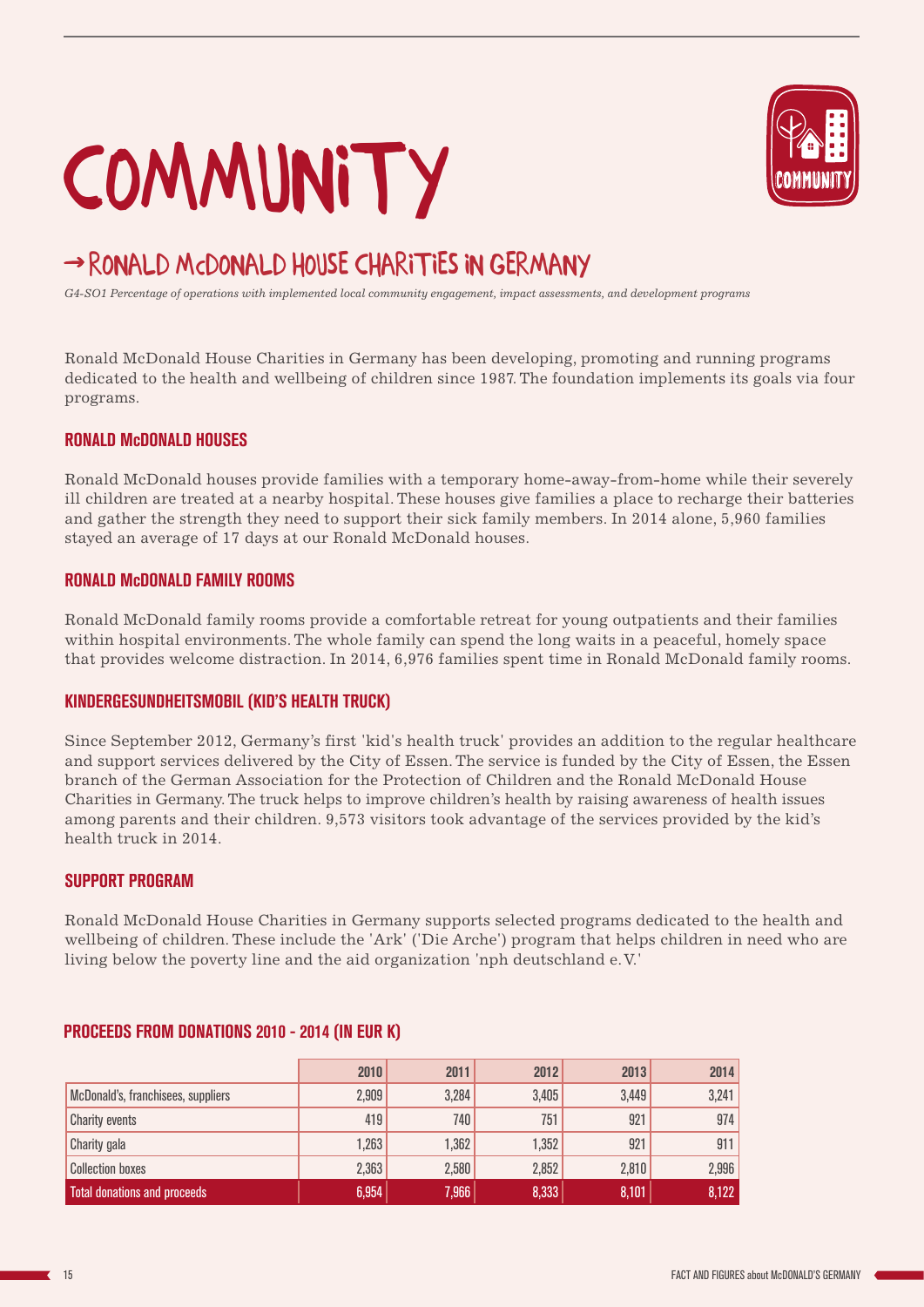# EXPLANATORY **NOTES**

## G4-10 & G4-LA12

## General information on employment numbers

- Figures relating to workers employed by franchisees are based on the data supplied by our franchisees. This information is provided on a voluntary basis. As such, some data only refers to restaurants run by McDonald's Germany (McOpCo restaurants) and for the administration offices of McDonald's Germany. This is clearly stated in each case.
- The standard definitions used internally throughout McDonald's Germany were used as a general basis for employment numbers for McDonald's Germany.
	- To ensure that figures can be compared globally, on a group-wide basis, only data for active employees was reported. As such, the figures do not include those employees who were on nonpaid sick leave on the reporting date, nor those on maternity leave, taking unpaid leave or in any other kind of dormant employment relationship.
	- The number of administration employees reported here does not include apprentices, student trainees or interns working in administration on the reporting date.
- Due to the internal sale of restaurants from franchisees to McDonald's Germany or vice versa, the number of employees of McOpCo/franchisee restaurants reported in relation to the number of McOp-Co/franchisee restaurants may vary slightly (less than one percent).

## Employees by employment contract (temporary/permanent)

The systems used to collect information on employee figures mainly document fixed-term contracts per position and not per person. It is therefore not possible to provide any meaningful figures in this context.

## Supervised workers

McDonald's Germany does not employ any supervised workers in the restaurants that it runs directly. Less than one percent of employees working in administration are supervised workers.

## Employees by region

As McDonald's Germany only operates in Germany, there is no need to break down figures by region.

## Self-employed workers or individuals who are not employees or supervised workers

- 237 franchisees (199 men and 36 women) operated a total of 1,248 McDonald's restaurants in Germany in 2014. The franchisees operate at their respective locations under the same brand as legally recognized independent contractors. Our franchisees employed a total of 46,704 people. Figures relating to workers employed by franchisees are based on the data supplied voluntarily by our franchisees. This includes information on the total number of restaurant employees (broken down into restaurant management and crew) as well as data on trainees.
- Only a very small number of workers who fall under the above definition carry out tasks in the restaurants operated directly by McDonald's Germany or the administration offices of McDonald's Germany.

## Significant variations in employment numbers

There are no significant variations in the number of employees who work in the restaurants operated directly by McDonald's Germany or in the administration offices of McDonald's Germany.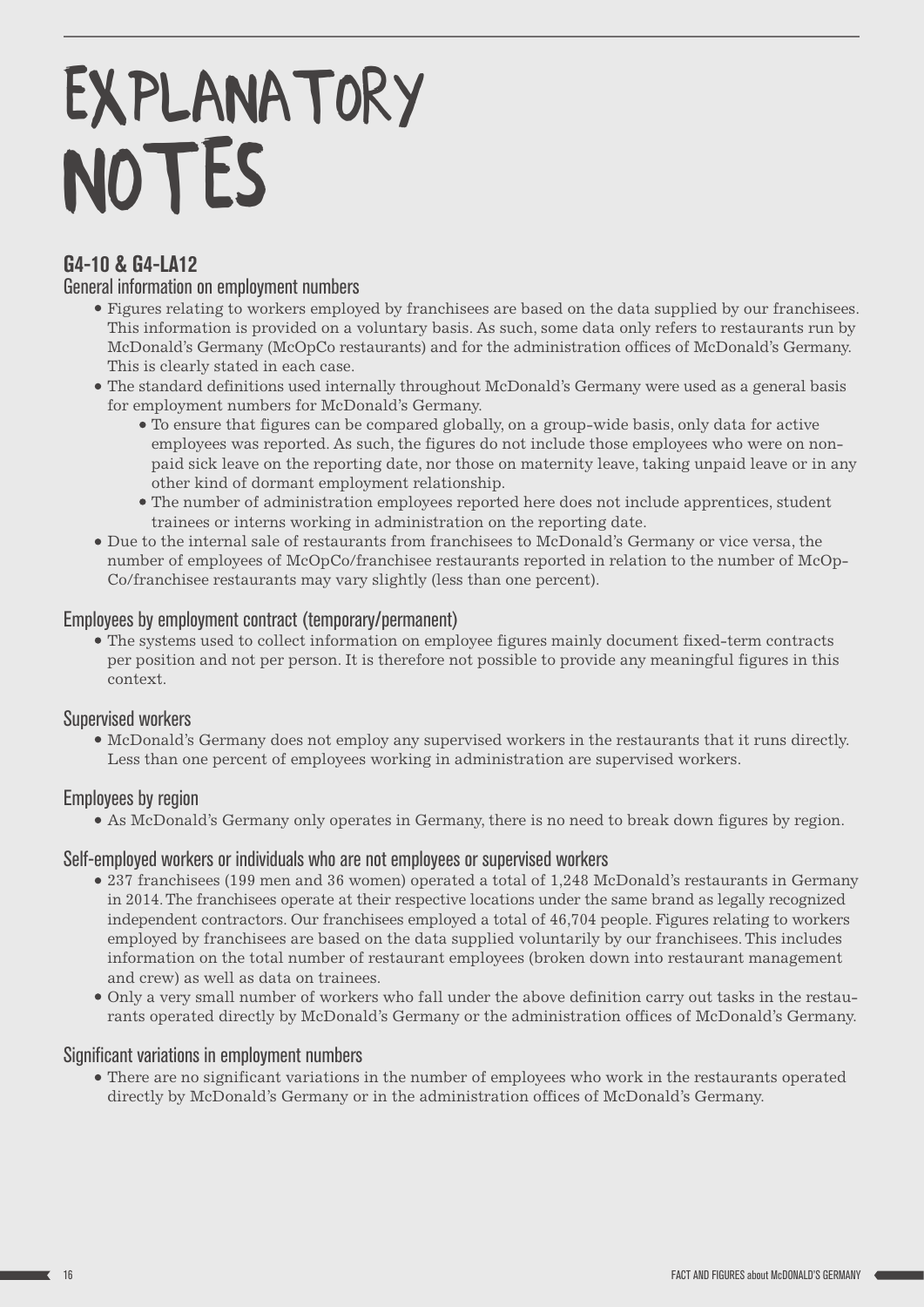## G4-13

Changes regarding size, structure, ownership, or supply chain

During the period under review, there were no significant changes to the size, organization or ownership structure of McDonald's Germany.

## G4-34

## Governance structure of the organization

As a subsidiary of a parent company listed in the US, McDonald's Germany is subject to the Sarbanes-Oxley Act. McDonald's Germany has four Executive Board members based in Germany: Holger Beeck (Managing Director and President), Wolfgang Goebel (Vice President Human Resources), Michael Th. Werner (Chief Marketing Officer) and Marcus Almeling (Chief Financial Officer).

## G4-EN1

## Packaging material by weight or volume

The volumes of packaging material reported here are based on an internal database provided by our logistics service provider HAVI Logistics GmbH. The database contains the packaging specifications (in particular weight and material) for all articles delivered to our restaurants. When collecting information on the amount of packaging used to serve our products, McDonald's Germany uses a cashierbased system to differentiate exactly between packaging for products consumed on site and 'to-go' packaging.

## Origin of raw materials used and volume of raw materials used

- The volume of raw materials used in the production of all McDonald's food products during the period under review is based on a survey of all McDonald's Germany food suppliers with a purchased volume of EUR 50,000 or more. This covered 85 percent of suppliers. The resulting information is aggregated according to the type of raw material and subject to a plausibility check that compares the figures against the previous year's volumes and the HAVI report (EAP database based on the monthly sales report).
- The most important raw material categories were defined according to volume (focus on the largest raw material groups) and relevance to sustainability (e.g. palm oil or organic products). Some raw materials that would fall under the criteria listed above were not included due to inaccurate or insufficient data. Some were only partially included.

## The following raw materials are included:

- Included in full: Apples, bananas, strawberries, melons, cheese, cucumbers, gherkins, onions, potatoes, lettuce and fish. The fish is MSC-certified (see also page 3).
- Partially included: Tomatoes (only tomatoes for burgers and salads), coffee (caffeine-free coffee not included), milk (liters were converted to tons, milk used in baked goods, e.g. for McCafé products not included), palm oil (palm oil for cakes in McCafés not included) eggs (units were converted into tons; eggs used in sauces or baked goods not included), rapeseed and sunflower oil (oil for frying included; oil used in baking and oil for pre-frying not included), sugar (for packs of sugar and sugar in buns and sauces), wheat flour (volume for the production of buns).
- Not included: Butter (due to lack of information on processed cheese, toppings and McCafé products), cocoa (incomplete information for drinking chocolate and for McCafé products), salt (information for convenience products is incomplete or unavailable) and milk used in cheese production (cheese is classified as a raw material).

## G4-EN3

## Energy consumption

We only have information on the electricity and heating consumption for some of our administration buildings for the year under review (only for the Main Service Center in Munich and the Regional Service Center South; the West and Northeast Service Centers are not included). This data is not sufficient for us to perform a meaningful extrapolation or report meaningful results. In 2015 and beyond, we will be working on improving data availability in this area.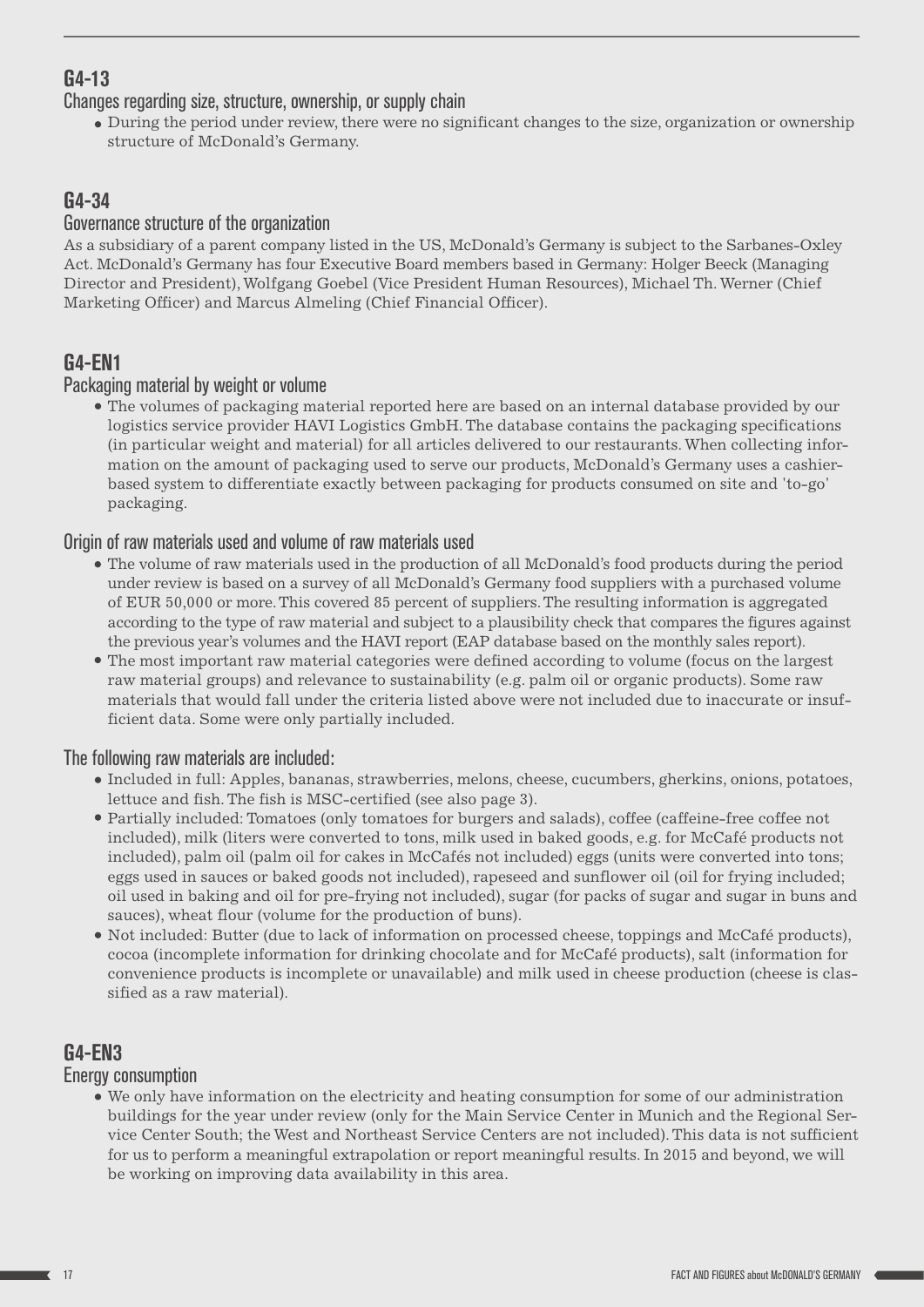- $\bullet$  Percentage of energy from renewable sources: In 2014, 1,445 restaurants (of 1,477) were powered entirely or in part by 'green electricity' of varying quality. In total, we purchased approximately 534,540 megawatt hours of renewable energy in 2014. This corresponds to 97.8 percent of our total electricity consumption (546,540 MWh). 32 restaurants are not included in this figure (around 2.1 percent of all restaurants in Germany) as these are located for example in shopping malls where the power supply is organized by the respective operator. Based on the number of stores over which we have direct influence, we have achieved a quota of 100 percent green energy.
- When comparing restaurant groups, we include and evaluate all types of restaurant equally (McDrive, in store, satellites). The consumption patterns of the individual types vary (satellites generally consume less than in-store restaurants and McDrives).

## G4-EN15, G4-EN16, G4-EN17

Direct greenhouse gas emissions (Scope 1), energy indirect greenhouse gas emissions (Scope 2), other indirect greenhouse gas emissions (Scope 3)

- Since 2009, we have been calculating our annual carbon footprint along our entire value chain as part of a wider McDonald's Europe initiative. As part of this process, all the participating McDonald's markets in Europe, including Germany, set out their own annual targets for reducing  $CO<sub>2</sub>$  emissions from their restaurant operations over which they have direct influence.
- In 2014, McDonald's Europe revised its carbon footprint calculator based on new findings from recent years and improved data availability. In this context, all emissions factors used were also brought up to date (2011 - 2014). The entire carbon footprint for McDonald's Germany and emissions from restaurant operations were corrected retrospectively from 2011 to 2013 in order to adjust the emissions factor for energy and the number of restaurants. McDonald's Germany is also responsible for nine restaurants in Luxembourg. These are also included in the  $CO<sub>2</sub>$  emissions calculations.
- $\bullet$  CO<sub>2</sub> emissions generated by HAVI Logistics for McDonald's Germany: We only report cooling agents for distribution centers here. Cooling agents used by fleet vehicles (to cool trucks) are not reported. This is because it is not part of the Environmental Key Figures report that was agreed on at European level by HAVI Logistics GmbH and McDonald's and that forms the basis of the data reported here.

## G4-EN23

### Amount of waste by type

- Paper, cardboard, carton and lightweight packaging: The volumes of waste reported here correspond to the amounts of paper, cardboard, carton and lightweight packaging reported under EN1.
- Used cooking oil and organic waste: The volumes of waste reported here are based on a survey carried out at our restaurants in 2012. The survey revealed that around 75 percent of all restaurants have concrete data on waste disposal, in particular relating to the number and size of the containers and the frequency with which they are emptied. This data was used to extrapolate figures.
- Waste destined for recovery and waste destined for disposal: The volumes of waste reported here are based on values estimated using the average amounts of waste by category disposed of by our restaurants.
- The report does not include special waste generated outside of day-to-day operations at our restaurants, for example used electrical equipment removed during restaurant refurbishments or construction waste. The company does not collect data for this in a central database.

## G4-EN30

Environmental impact of transporting products and other goods and materials

The figures refer to consumption values and emissions related to logistics involved in transporting goods, products and other materials.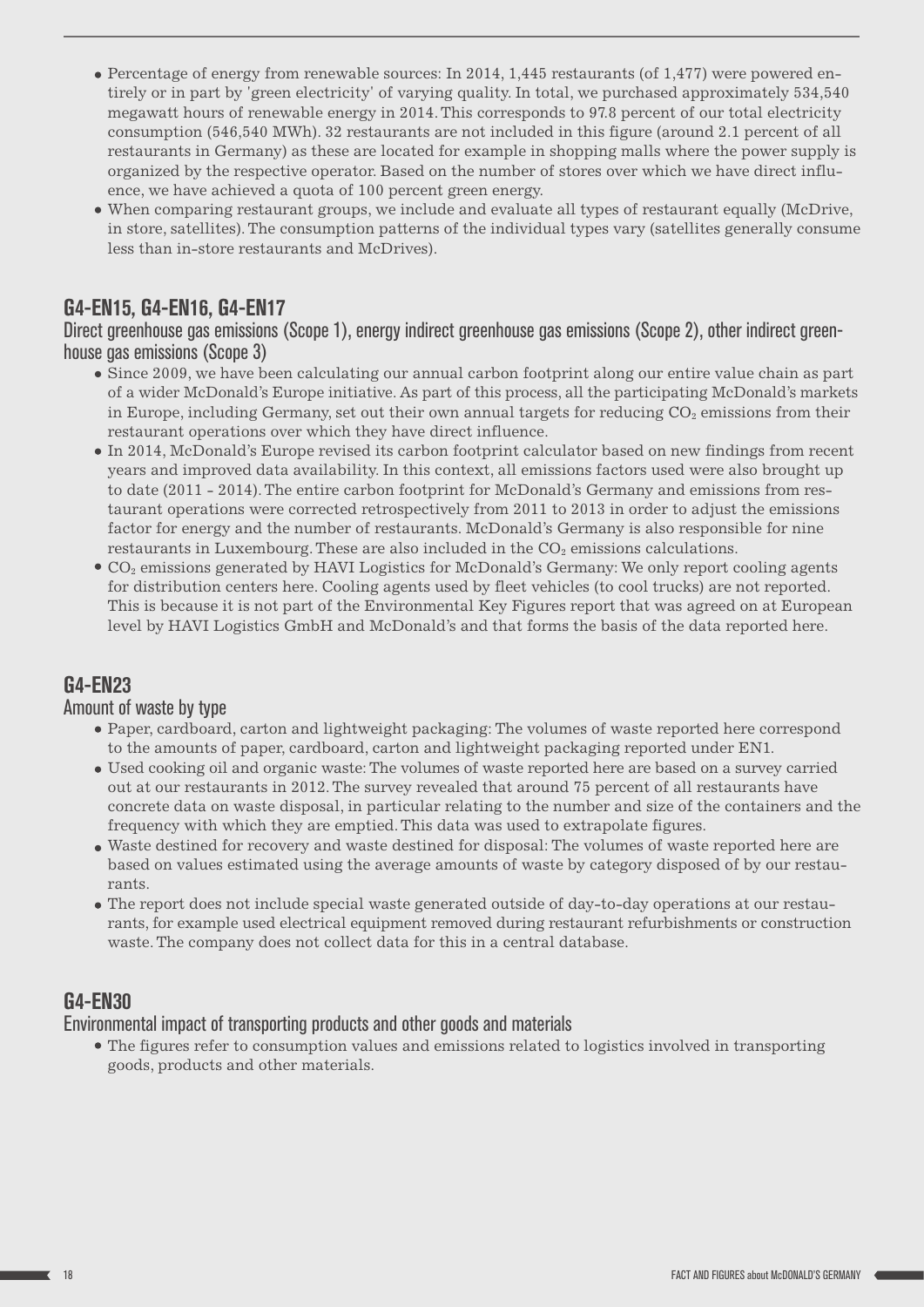## G4-DMA (MATERIAL ASPECT: ANTI-CORRUPTION), G4-SO4

Communication and training on anti-corruption policies and procedures

The global anti-corruption guidelines are available to all office staff and restaurant managers in German on the intranet. In 2014, all McDonald's Germany office staff took part in mandatory anti-corruption training, which was delivered worldwide. In addition, office staff are required to confirm compliance with the basic anti-bribery guidelines once a year.

## G4-DMA (MATERIAL ASPECT: PRODUCT AND SERVICE LABELING), G4-PR3

## Required product and service information

We provide more information on products and services than required by law. Our guests can find out about nutritional value, allergens and contents for all of our products in our restaurants and online.

- In restaurants: Nutrition information on packaging for all standard products; nutritional values for all standard products on the reverse side of each tray liner; flyer on nutritional values on info boards & allergen poster
- McDonald's App: Nutritional value and list of allergens for all standard and promotional products under 'Products'
- Internet: *[www.mcdonalds.de](http://www.mcdonalds.de)*: Lists of all ingredients, contents and allergens per ingredient at *[www.](http://www.mcdonalds.de/produkte/unsere-zutaten) [mcdonalds.de/produkte/unsere-zutaten](http://www.mcdonalds.de/produkte/unsere-zutaten)*; nutritional values and information on allergens in all standard and promotional products at *[www.mcdonalds.de/produkte](http://www.mcdonalds.de/produkte)*
- Stakeholders can also post any questions relating to our food on our *<frag.mcdonalds.de>* platform or put them to our customer service team by e-mail, letter or phone.

## Retrospective adjustments

- If we identify a way of improving data quality or availability for certain indicators, or if we change our calculation methods, we also adjust the respective KPIs retrospectively for past years (see carbon footprint).
- We adjust indicators retrospectively if the new method or input causes an indicator's value to differ by at least three percent from the previous figure.
- We have referenced any retrospective changes to indicators in the footnotes of this report.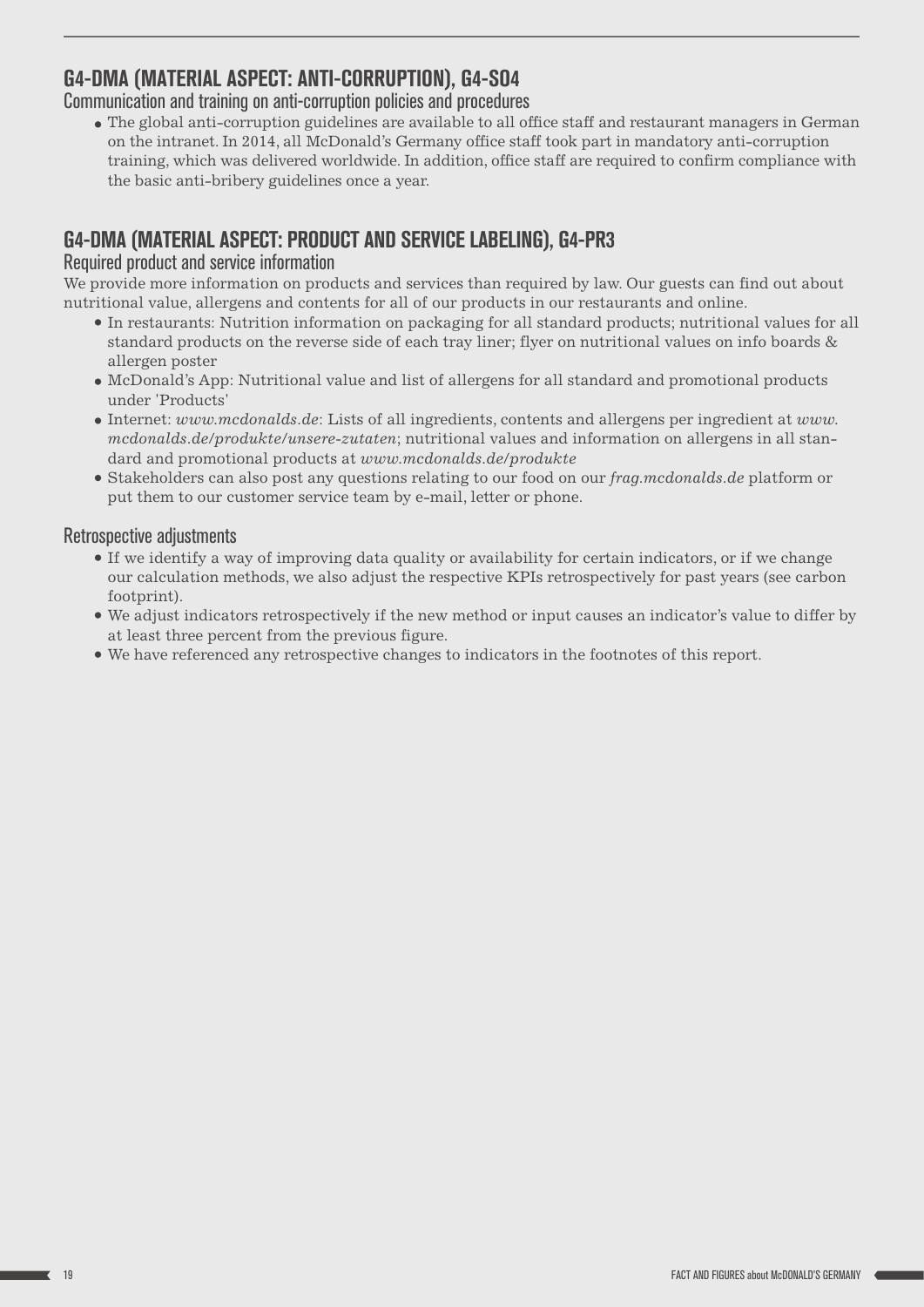

McDonald's Deutschland Inc Independent Assurance Report | Facts and Figures About McDonald's Germany

# **Independent Assurance Report**

To the Board of McDonald's Deutschland Inc., Munich

We were engaged to provide assurance on selected indicators on sustainability performance published in the 'Facts and Figures About McDonald's Germany - Supplement to Corporate Responsibility Report: 2014' Update (further 'the report') of McDonald's Deutschland Inc. (further 'McDonald's') for the business year 2014. The Board of McDonald's is responsible for the appropriateness of the determination and presentation of selected indicators on sustainability performance in accordance with the reporting criteria, including the identification of material issues. Our responsibility is to issue an assurance report on the selected indicators on sustainability performance.

## **Scope**

Our assurance engagement was designed to provide limited assurance on whether the following selected indicators on sustainability performance for the business year 2014, including the explanatory notes, are presented, in all material respects, in accordance with the reporting criteria:

- Indicators 'Volume of raw materials used' and 'Origin of raw materials used'
- Indicators on 'Packaging by material' and 'Volume of total packaging per restaurant visit'
- Indicators on 'Total energy consumption by our restaurants', 'Average energy consumption of a comparable restaurant', 'Overview of McDonald's Germany fleet', 'HAVI Logistics GmbH energy consumption on behalf of McDonald's Germany total', 'HAVI Logistics GmbH energy consumption on behalf of McDonald's Germany per ton of goods delivered'
- $\blacksquare$  Indicator 'Volume of waste by material category'
- Indicators 'Number of employees', 'Employees by employment status', 'Employees by gender', 'Women in management positions', 'Employees by age', 'Employees by nationality', 'Number of employees with disabilities'

The indicators included in the scope of our assurance engagement are marked with:



 $\overline{\phantom{a}}$ 

-

<sup>1</sup> Translation of the independent assurance report, authoritative in German language.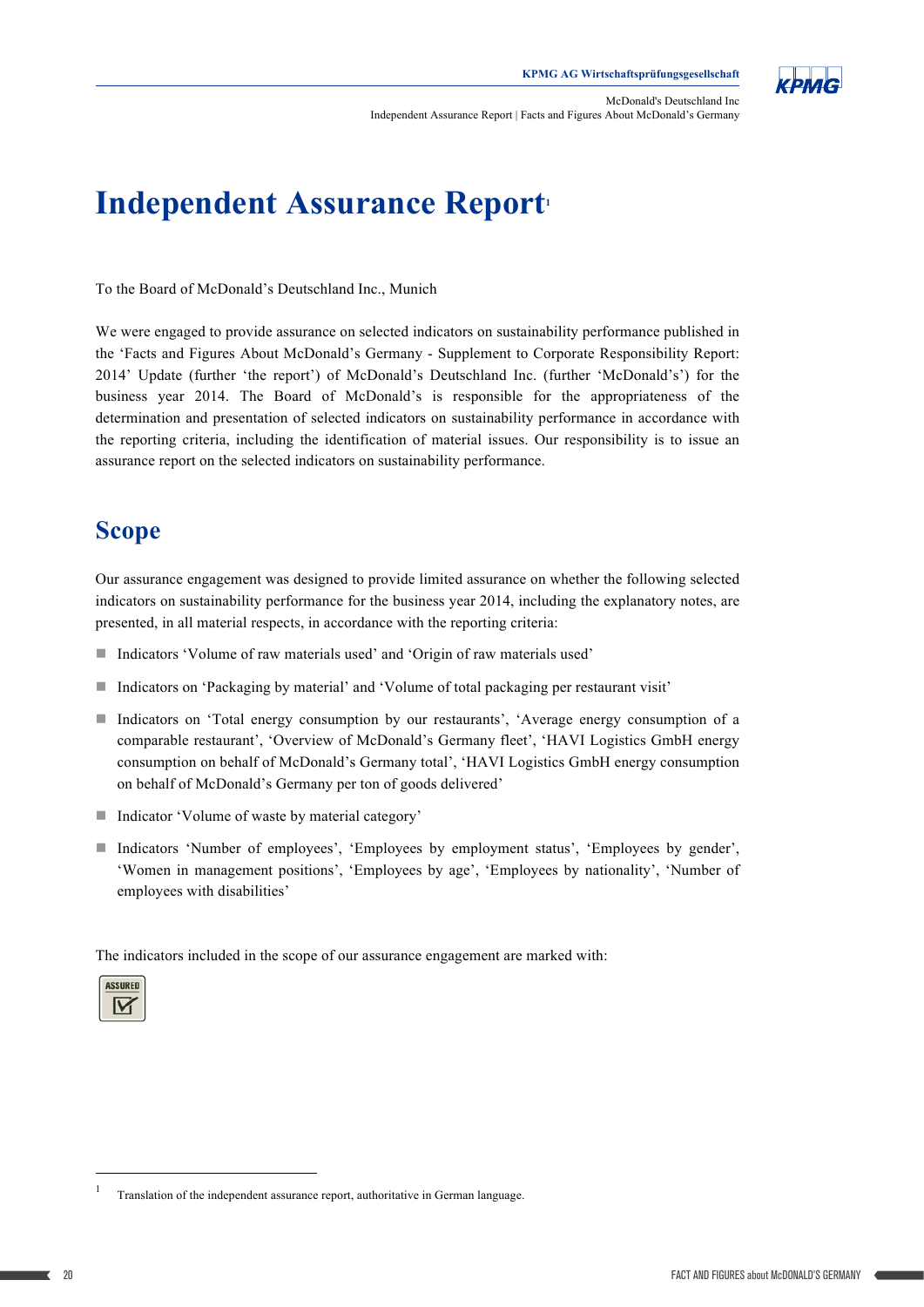

McDonald's Deutschland Inc Independent Assurance Report | Facts and Figures About McDonald's Germany

Procedures performed to obtain a limited level of assurance are aimed at determining the plausibility of information and are less extensive than those for a reasonable level of assurance.

# **Reporting criteria and assurance standards**

McDonald's applies the Sustainability Reporting Guidelines G4 of the Global Reporting Initiative, as described in the section 'About this report', as reporting criteria for selected indicators on sustainability business year 2014. The Board of McDonald's is responsible for the appropriateness of the appropriateness of the appropriateness of the appropriateness of the appropriateness of the appropriateness of the appropriate in th

We conducted our engagement in accordance with the International Standard for Assurance Engagements (ISAE) 3000: Assurance Engagements other than Audits or Reviews of Historical professional competencies needed to provide assurance on sustainability information, and that we Federation of Accountants to ensure our independence. Financial Information, issued by the International Auditing and Assurance Standards Board. This standard requires, amongst others, that the assurance team possesses the specific knowledge, skills and comply with the requirements of the Code of Ethics for Professional Accountants of the International

#### n Unit and 'Volume of raw materials used' and 'Origin of raw materials used' and 'Origin of raw materials used **Work undertaken**

Our procedures included:  $\overline{O}(1)$ 

- A risk analysis with regard to the selected indicators on sustainability performance in scope in the reporting period.
- **Evaluation** of the design and implementation of the systems and processes for the collection, consolidation of the data. processing and control of selected indicators on sustainability performance, including the
- Interviews with relevant staff of McDonald's responsible for determing, analysing and consolidating data as well as carrying out internal control procedures.
- $\blacksquare$  An analytical review of the data and trends.
- local data collection and reporting processes and the reliability of the reported data.  $\blacksquare$  Interviews with a logistics provider in Germany as well as selected raw materials suppliers to assess
- n Evaluating internal and external documentation to determine whether selected indicators on sustainability performance are supported by sufficient evidence.
- $\blacksquare$  An evaluation of the overall presentation of the selected indicators on sustainability performance, published in the report.